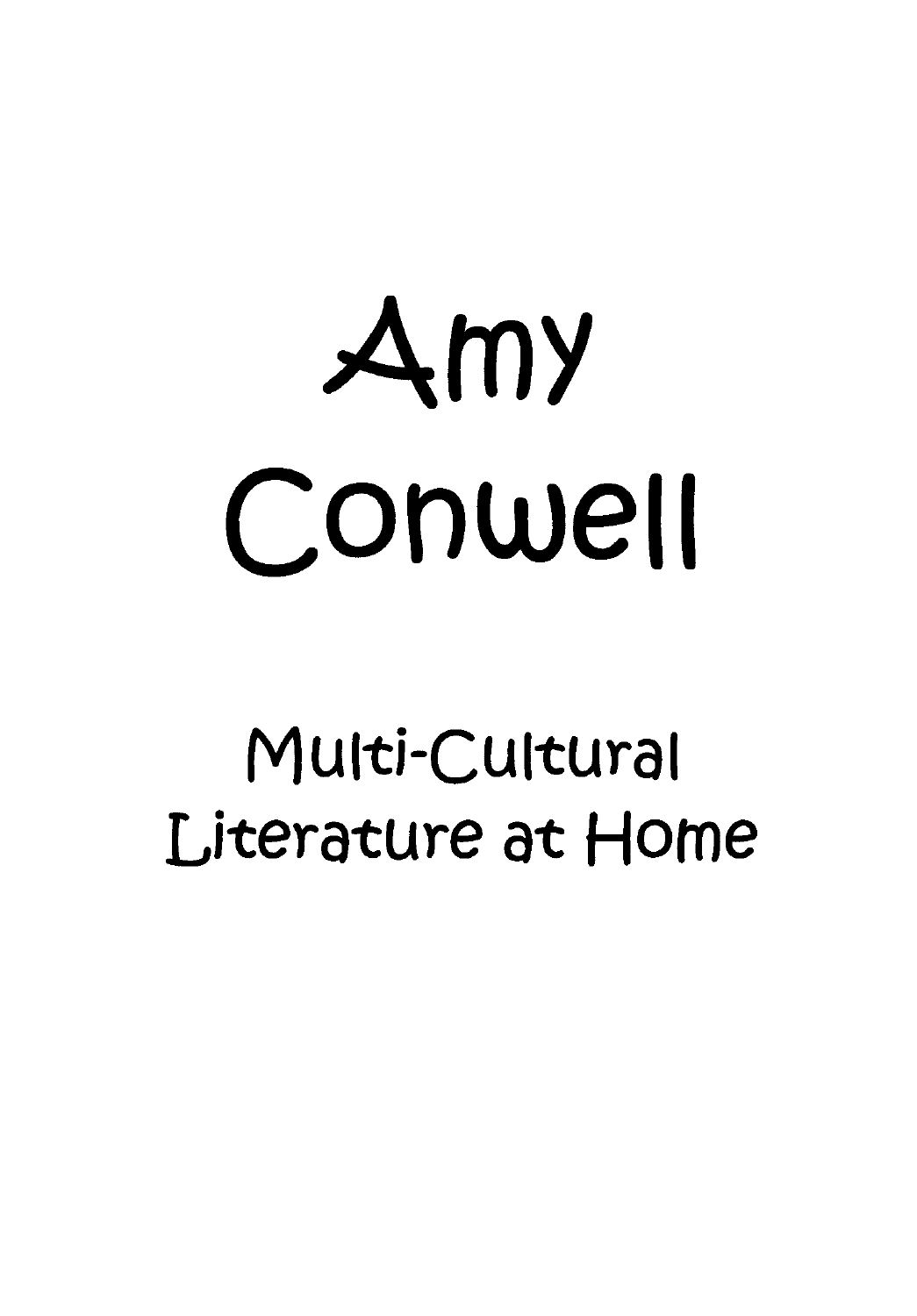#### **Abstract**

As our society changes and becomes less and less homogeneous so do our schools. Many schools in our state are dealing with cultural issues they have never before encountered. Another growing issue within schools is that of literacy. Many children are having difficulty learning how to read. One of the issues as a teacher in this new culturally diverse class setting is how to reach all of the children in your class. One way to do this is by having multi-cultural literature in the classroom for children to read. Children need to read something that is written about someone like themselves because it brings more meaning to them. Another growing concern in our schools today is a lack of parent involvement. It can be a struggle to get parents to come into the school. One way to help students get the help they need from home is to involve the parents in some way in the child's education. The way I have chosen to do that is through multi-cultural literature packs which the child takes home with them. These packs would include a book, a tape recording of the book, three activities to go with the book, and any materials a child may need to complete these activities. By making up these packs the child gets to read a book, but does not necessarily need the parent's assistance in reading. Then after the parent and child listen to the book together they complete the assigned activities.

#### **Acknowledgements**

- **.:. I** want to thank Dr. Nancy MeIser for advising me through this project. She was helpful to me in the project selection phase, as well as giving me feedback throughout the completion.
- I would also like to thank the Urban Semester Program for opening my eyes to the ever changing needs of students across the state .
- **◆** Last I would like to thank all of the outstanding teachers out there who have inspired me. I would not be here today if it were not for them.

Approved 5-4-05<br>Mancy a Melser,<br>Elementary Education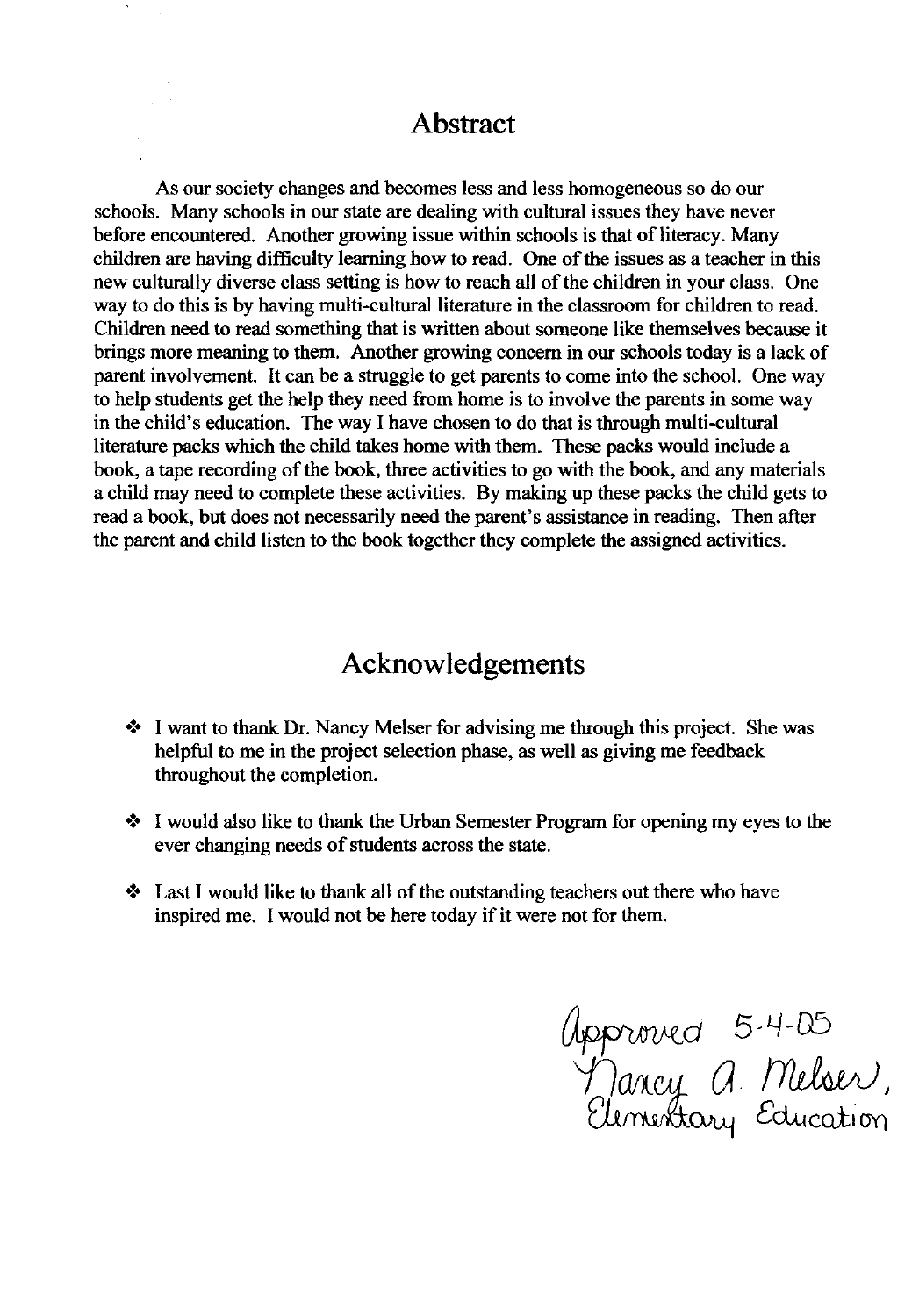#### My Experience

Throughout history our country has always been changing. Our country has always been diverse, but due to our constant transportation advancements it is increasingly more so. As our country changes, so do our schools. Teachers are finding themselves with much more diverse classrooms than they had fifty, or even ten years ago. With this new diversity come new challenges. **It** is necessary that teachers reach every learner in their class. Literature is a possible avenue for development in this area. By reading books about people from their own cultures children get a feeling of importance. **It** is a growing need to have multi-cultural literature in your classroom so that every child has the opportunity to read about someone who is like themselves.

**It** is also a constant struggle to have interaction with parents. There should always be a link between the school and the child's home. Too many times that link is broken for whatever reason. It is vital that teachers work to reconnect the school and the home. Children can only benefit if parents feel comfortable working with the teacher and school.

One way to strengthen that connection is by involving the parents in tasks the child is completing for school. Using literature packs is an excellent way to do this. One problem often encountered when asking parents for help is that they do not feel comfortable helping with school work. By having the book on tape the parent does not even have to read the book aloud, which may be difficult if parents are not confident in their reading abilities. This way the parent and child still have the bonding experience of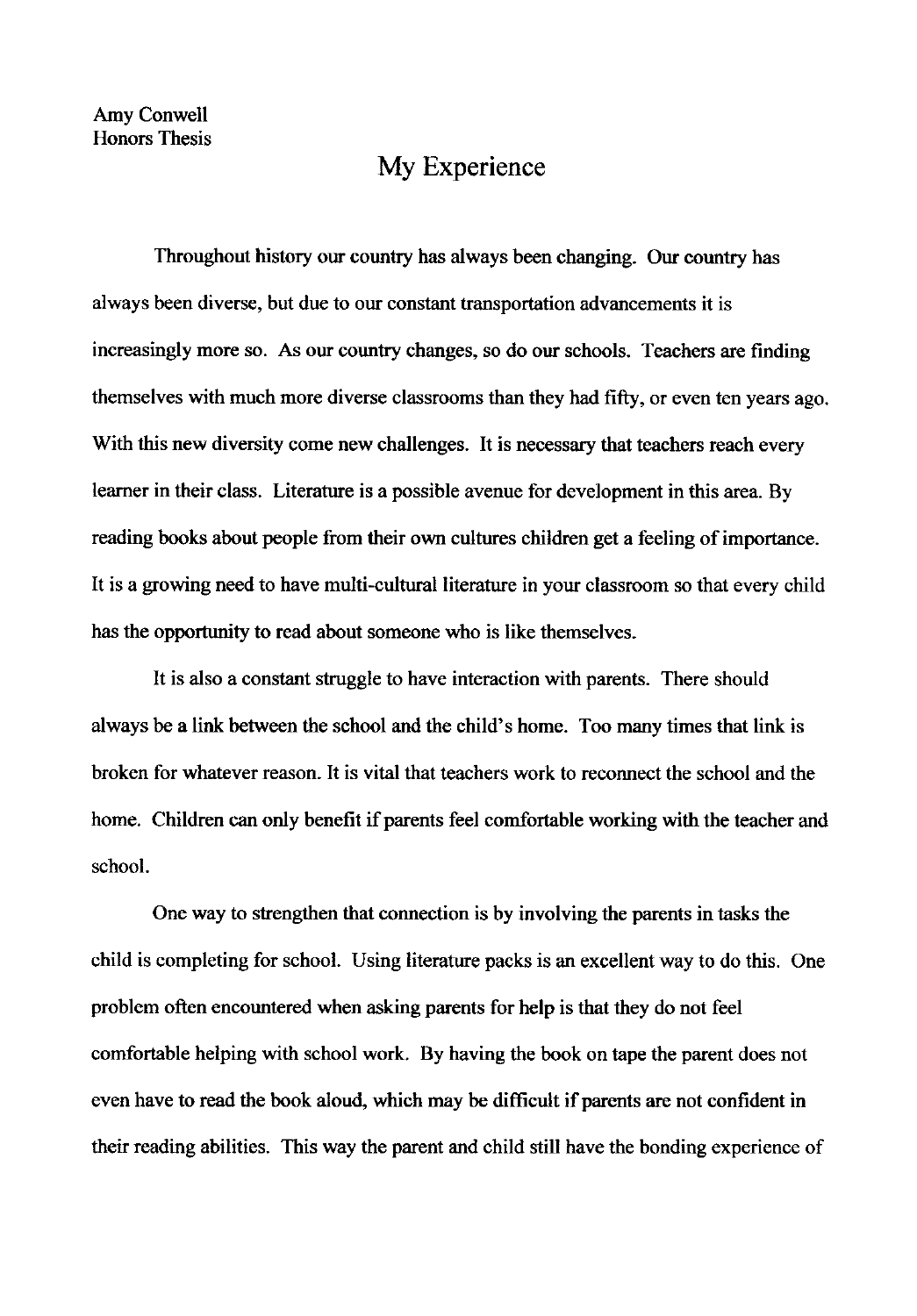enjoying a good book together without the possible embarrassment. All of the activities in the packs are things the family can do together. Through the use of the literature packs even parents who may not be able to read English can feel confident in helping their child with some homework.

When I undertook the task of creating several multi-cultural literature packs I did not realize how difficult it would be. There were many issues I had to deal with throughout the completion of this project. First, I had to fmd the literature. I thought this was going to be an easy task, but it did not turn out that way. When I really began working on the project I realized just how expensive it was going to be. I had created one literature pack before, but I had not anticipated the possible cost of creating multiple packs. The next problem which arose was making sure that my activities did not all end up sounding the same. Finally, I just had to find the time to work on the project.

When I set out to find the literature I was optimistic. Considering that I am an Elementary Education major and have been collecting children's literature since I was in high school, I thought I would just be able to go through my books and pick out some that were multi-cultural and be done with it. That did not turn out to be the case. When I looked through the literature I had at home I found that I had quite a few multi-cultural novels, but not so many picture books which is what I wanted to use. I was surprised to find that even in my own personal library I had not been buying literature to represent different cultures. Even I had fit into the stereotype.

The next thing I did was attend a warehouse sale for Scholastic, a major book distributor. While I was there I spent almost three hours looking strictly for multicultural literature. Unfortunately, book companies do not necessarily separate books as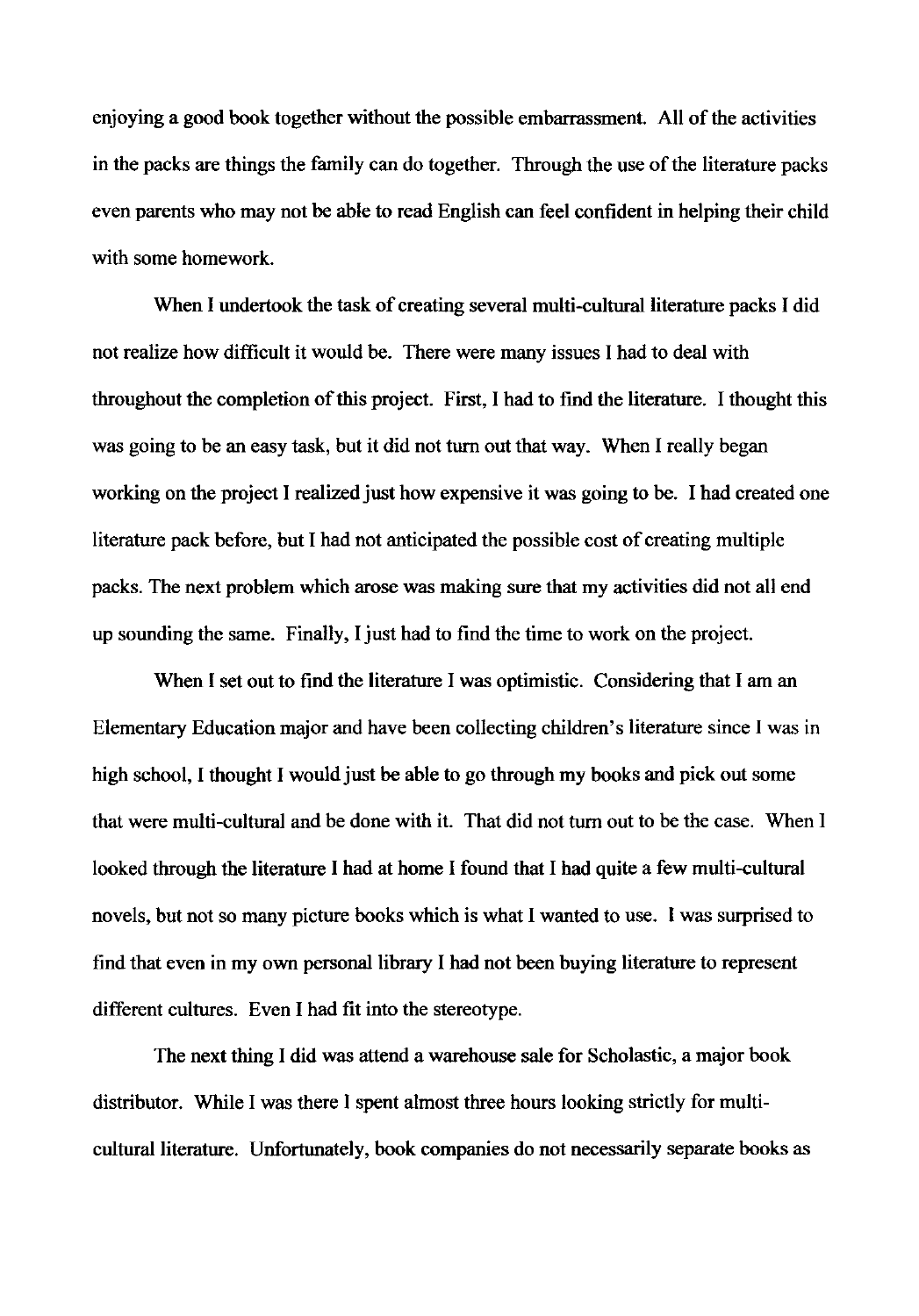being multi-cultural. I went up and down aisles repeatedly and found very few pieces of literature I wanted to use. Throughout my search I was extremely disappointed in the lack of books about Hispanic cultures. I did find some, but they were in Spanish. I was not incredibly impressed with the few books about Hispanic families that I did find in English.

Cost was the next obstacle I had not anticipated. When I began buying the books I began to realize how expensive this project was going to be. Overall I think the books alone cost almost fifty dollars. Then there was the added cost of the materials to go in the bags, and the bags themselves. Altogether, I believe I spent over a hundred dollars. I am not sure that if I had to choose a project again I would choose the same topic. I am glad that I will have the resource as I begin my teaching career, but it was an additional financial burden when I did not have the extra money.

As I began working on the activities I sent some to my advisor. Dr. MeIser suggested that I had used too many writing activities and should include some activities from other disciplines as well. After reviewing the activities I agreed with her. I began to make it a point to have activities from multiple disciplines in each pack. As I made this adjustment I found it difficult to create activities that were distinctive to each individual book. Some pieces of literature lent themselves more easily than others to unique activities. I found myself stretching my creativity to find activities for each book.

One of the most difficult obstacles I had to overcome was just to find time to work on the project. I chose to complete my thesis during my student teaching. I had originally planned to complete a lot of the work over Christmas vacation, but that just did not happen. That meant that I was trying to complete my thesis while I was trying to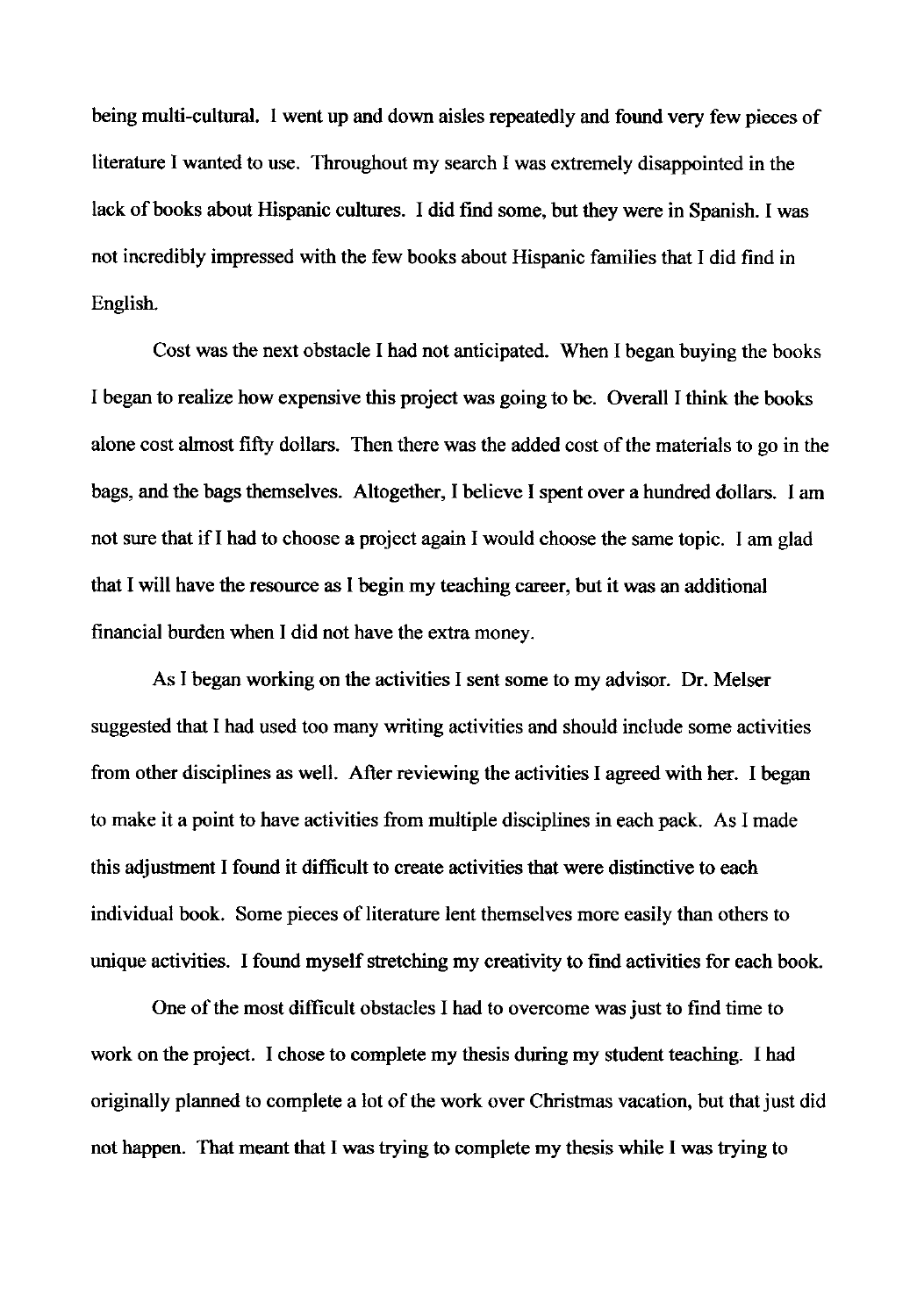complete a portfolio for student teaching, and in general trying to teach full time in a classroom. I found this to be stressful and difficult. It came down to the fact that I had to put my thesis on hold until I had the opportunity to finish my developmental portfolio. Doing both at the same time was not a very wise decision on my part. I feel like it put unneeded stress on me. Had I chosen to do my thesis the semester before I do not think it would have been as stressful.

Overall, the thesis project was a good experience. I feel like it stretched me as a student and as a professional. It taught me how to prioritize my tasks in order to get everything accomplished. I would not necessarily do it again in the same semester, but I would do the same project over again. I know that I will have an edge on other first year teachers in the area of school-home connection in the area of literacy. The activities I have will be an asset to have at my disposal in my future classroom.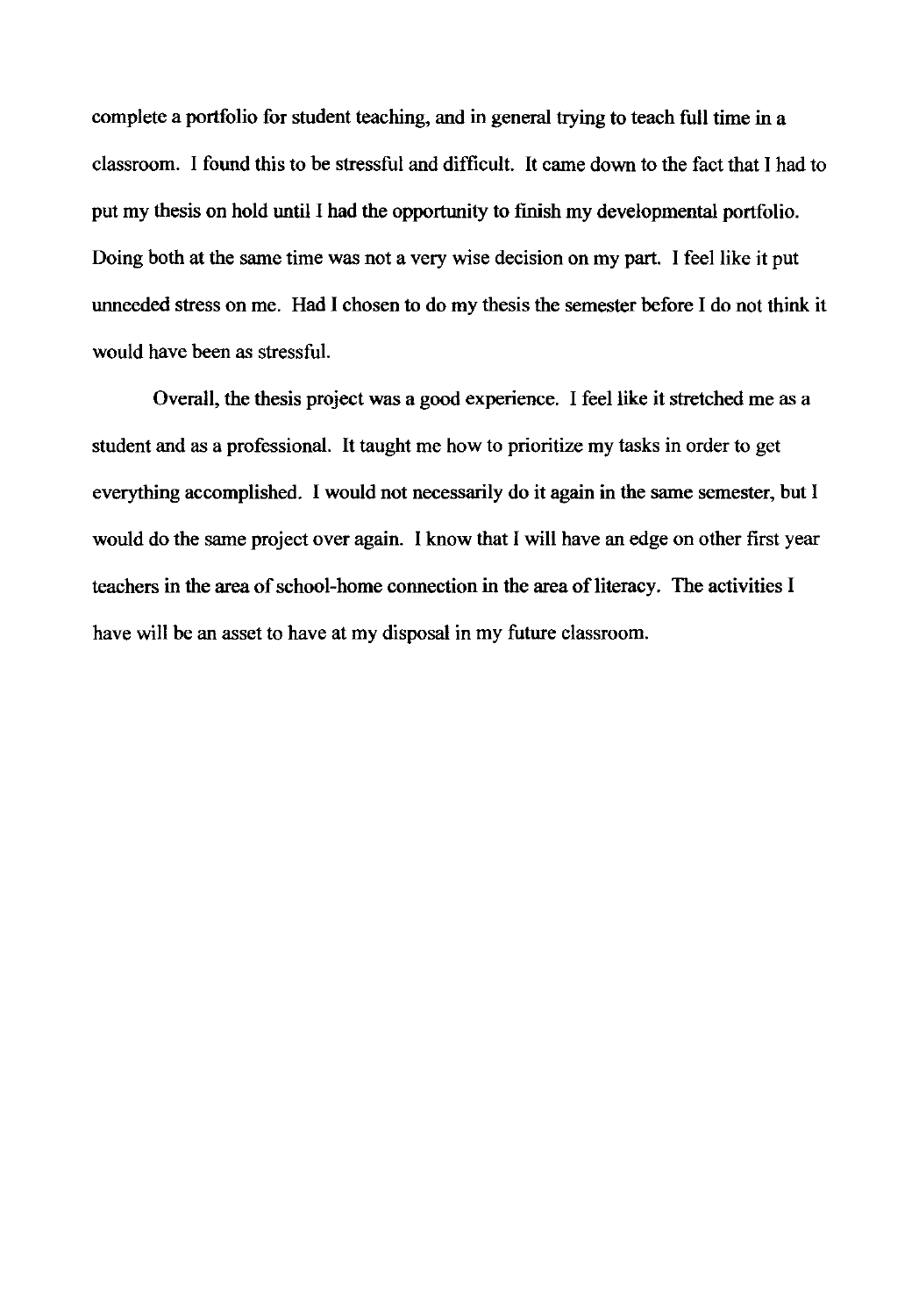#### **Bibliography**

- In My Momma's Kitchen, Nolen, Jerdine
- Is It My Tum Now?, Lukas, Katherine
- Knots on a Counting Rope, Martin, Bill Jr. and Archambault, John
- Looking Out for Sarah, Lang, Glenna
- Martin's Big Words, Rappaport, Doreen
- Ruby's Wish, Bridges, Shirin Yim
- The Boy of the Three-Year Nap, Snyder, Dianne
- The Day of Ahmed's Secret, Heide, Florence Parry and Gilliand, Judith Heide
- The Halloween Costume Hunt, Watson, Kim
- Whoever You Are, Fox, Mem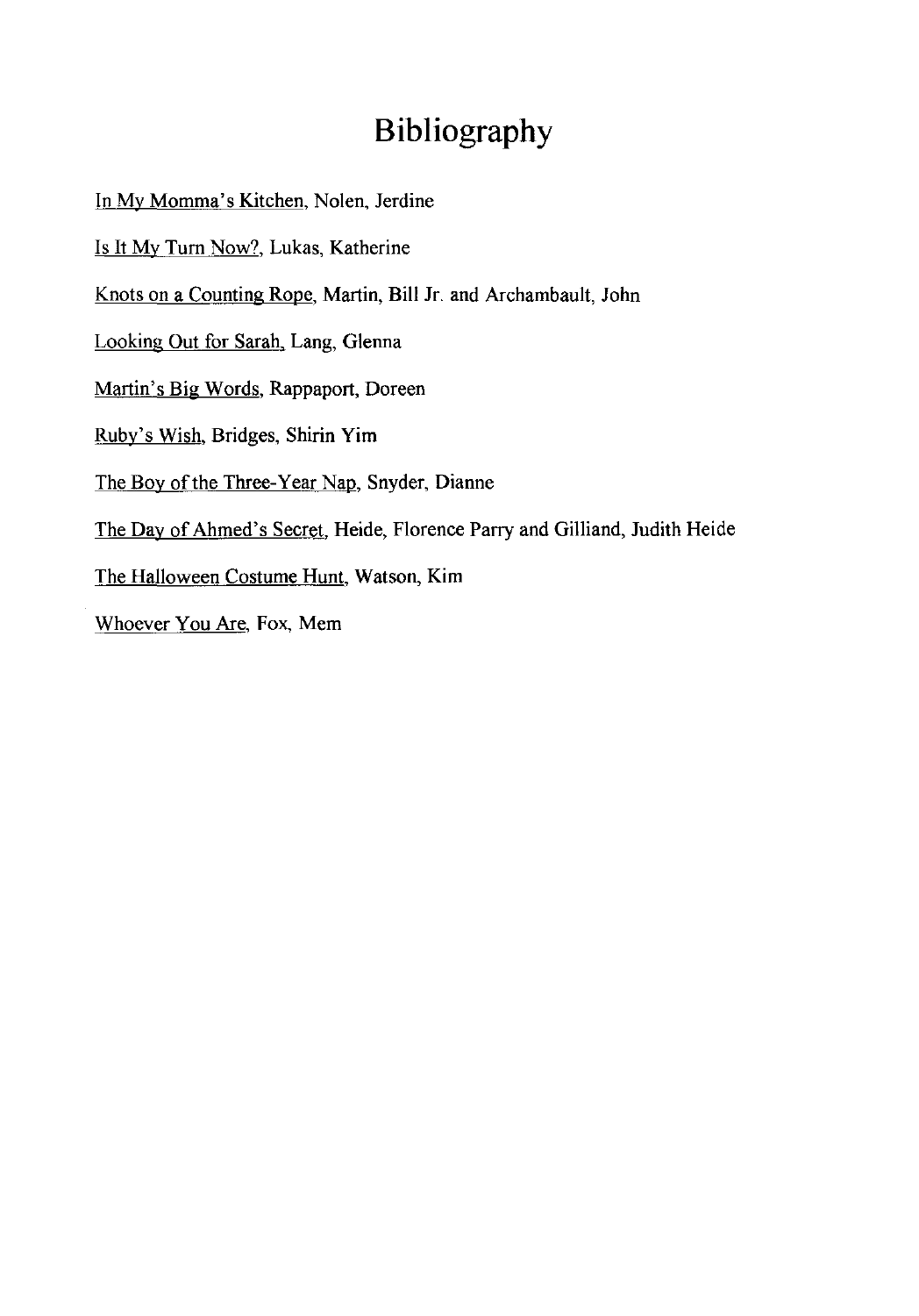## In My Momma's KitChen

In the story the narrator talks about her favorite foods made by her mother. Help someone in your house make your favorite food dish. Use the recipe sheet to write down the recipe to add to our class recipe booK. When everyone is done we will have a recipe bOOK with all of our favorite yummy recipes! ©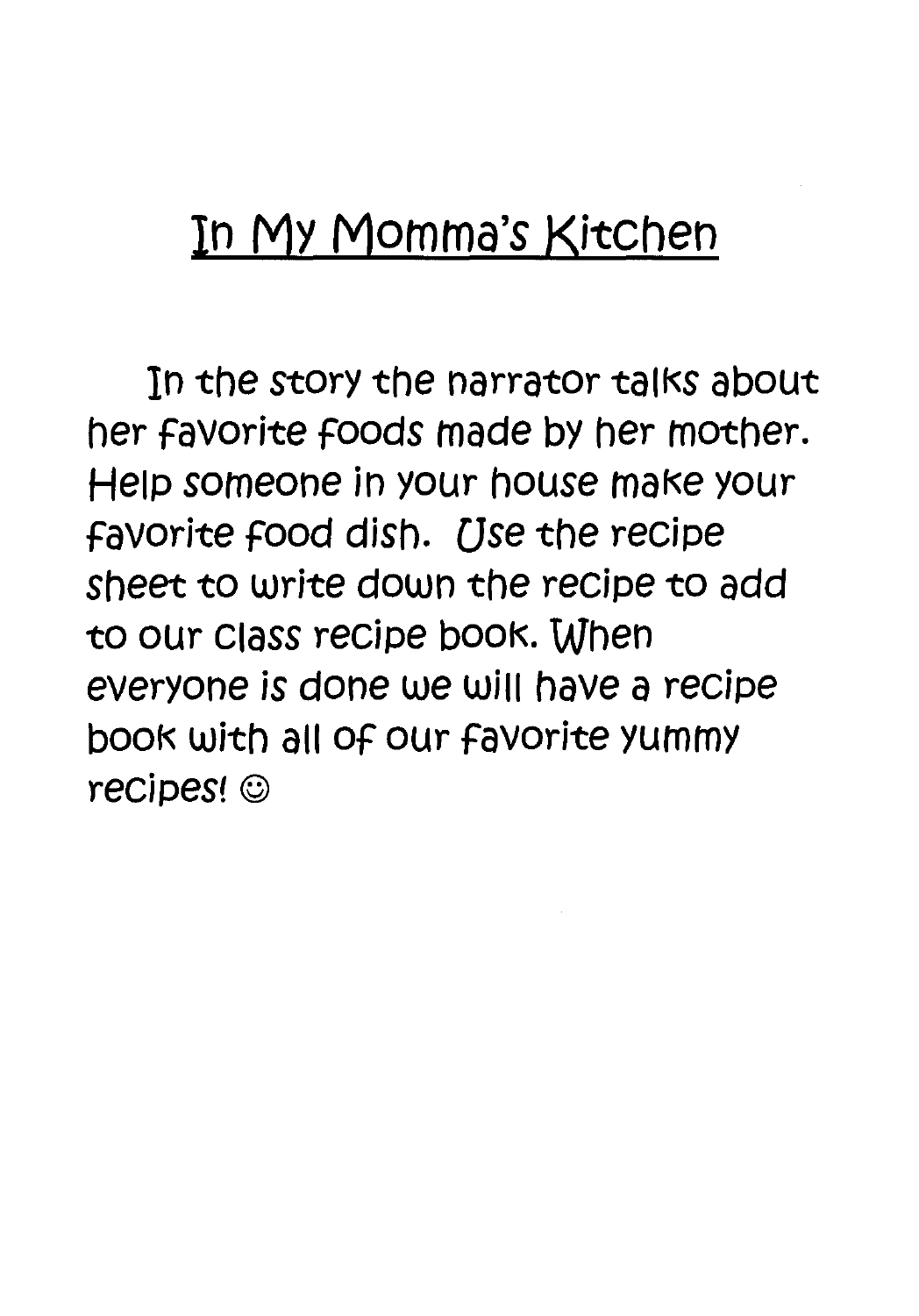# In My Momma's KitChen

In the story the narrator tells about her favorite foods made throughout the year. *Use* the timeline sheet to make a timeline of your favorite foods made throughout the year.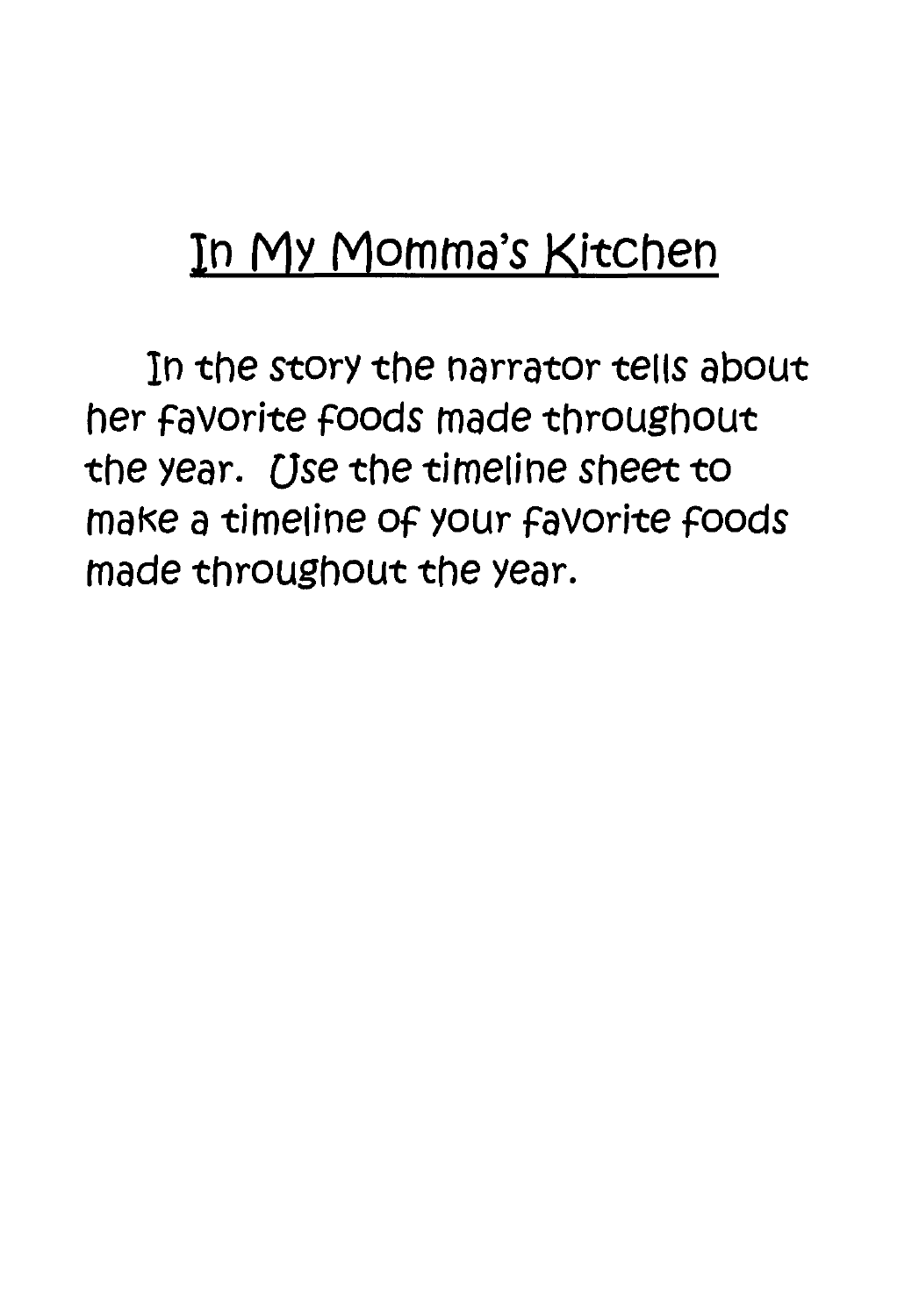## In My Momma's KitChen

In the story the narrator talKed about all the reasons her KitChen is her favorite room in her house. Draw a piCtUre of your favorite room in your house. Write three sentences about whY that is your favorite room.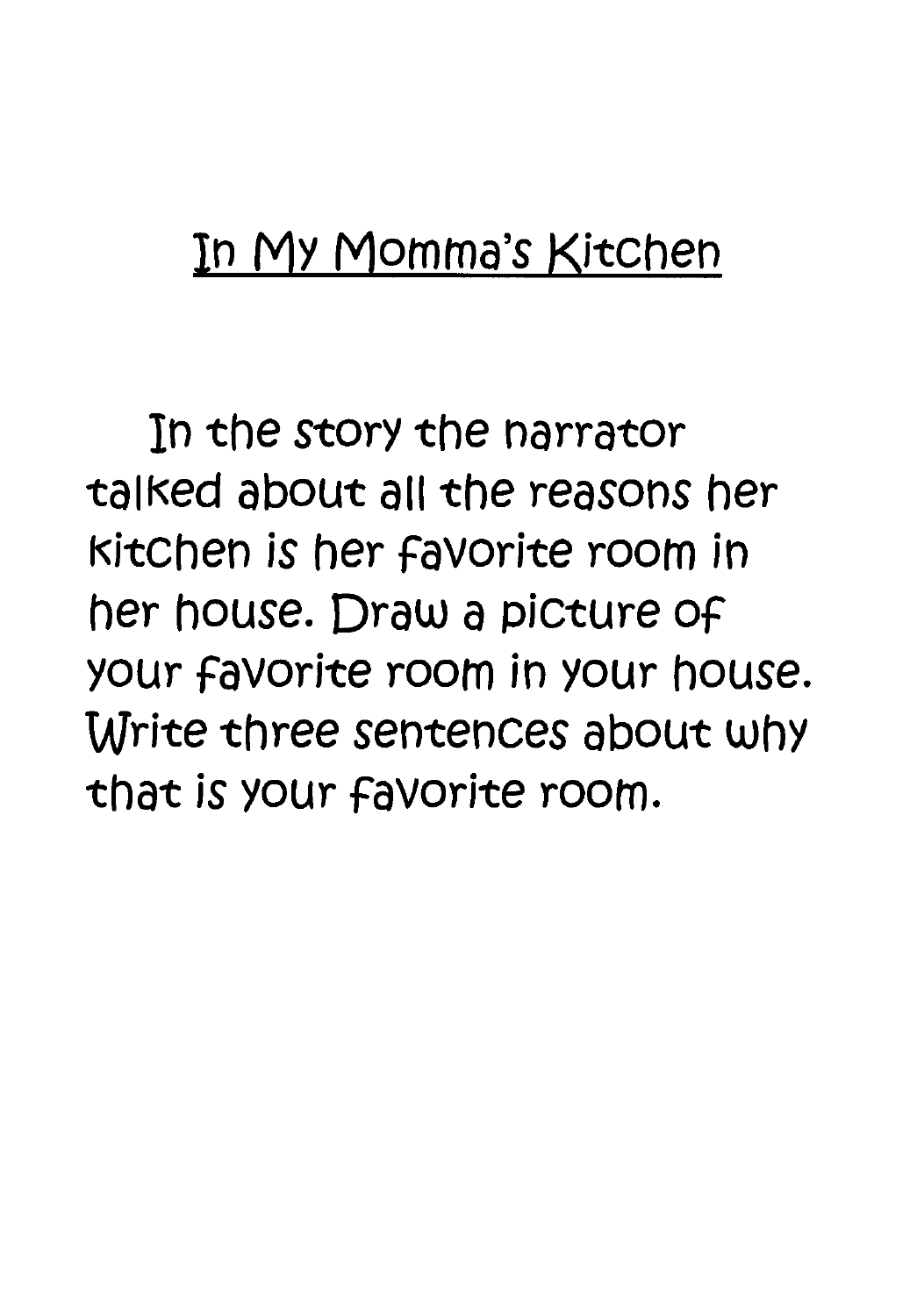| 's favorite recipe is |  |
|-----------------------|--|
|                       |  |
|                       |  |
|                       |  |
|                       |  |
|                       |  |
|                       |  |
|                       |  |
|                       |  |
|                       |  |
|                       |  |
|                       |  |
|                       |  |
|                       |  |
|                       |  |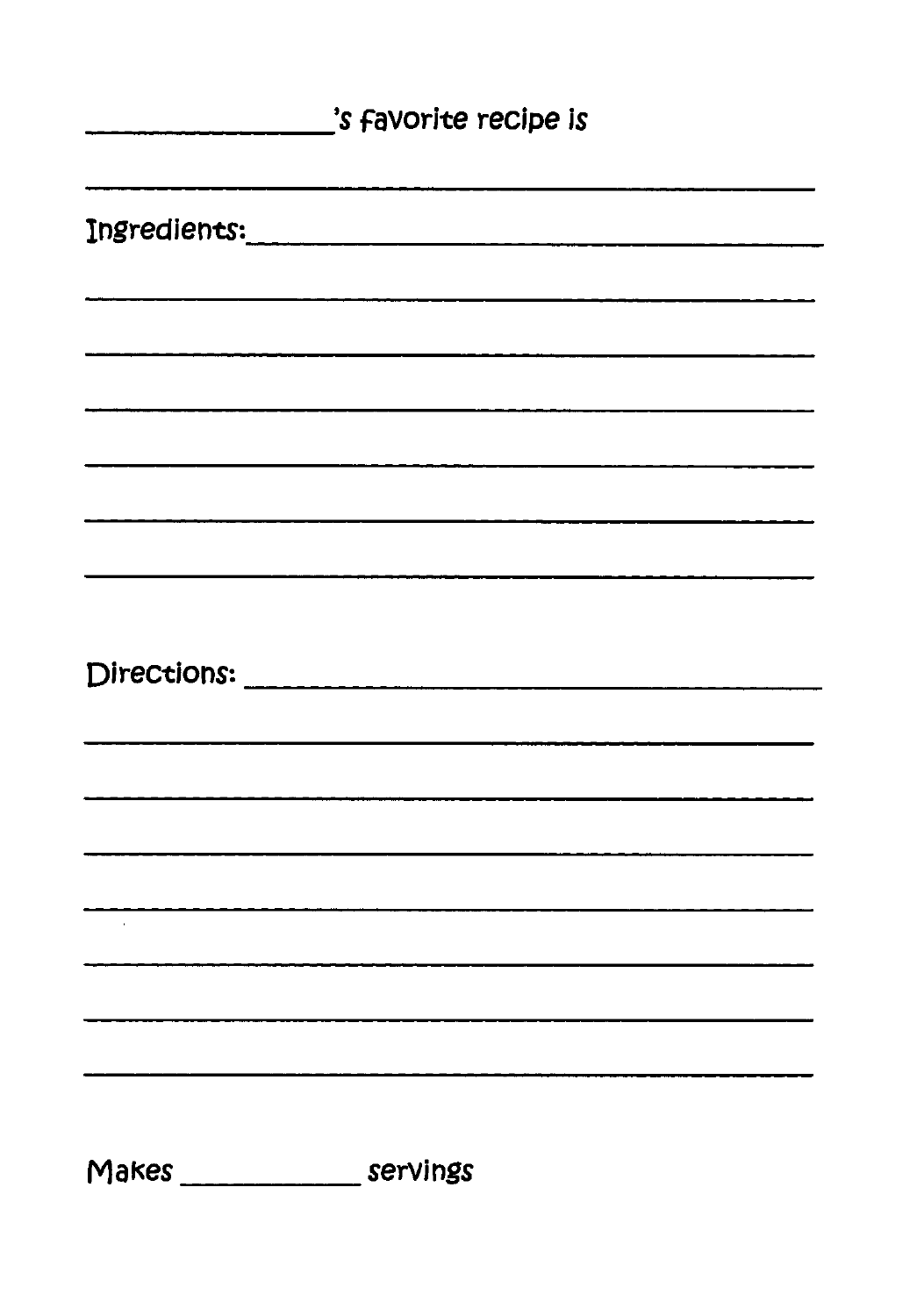# **Is It My Turn** *Now?*

This story talks a lot about time. Use the ClOCK in the fOlder to help yoU answer these questions. You may need to get some help from a familY member.

- 1. If Little Bill's mom tOld him that April's game started in 10 minutes and it was 3:15, what time does the game start?
- 2. BobbY's chess match begins in 25 minutes. Right now it is 12:35. What time does the chess match begin?
- 3. Little Bill's plaY begins in 20 minutes. Right now it is 2:10. What time does the play start?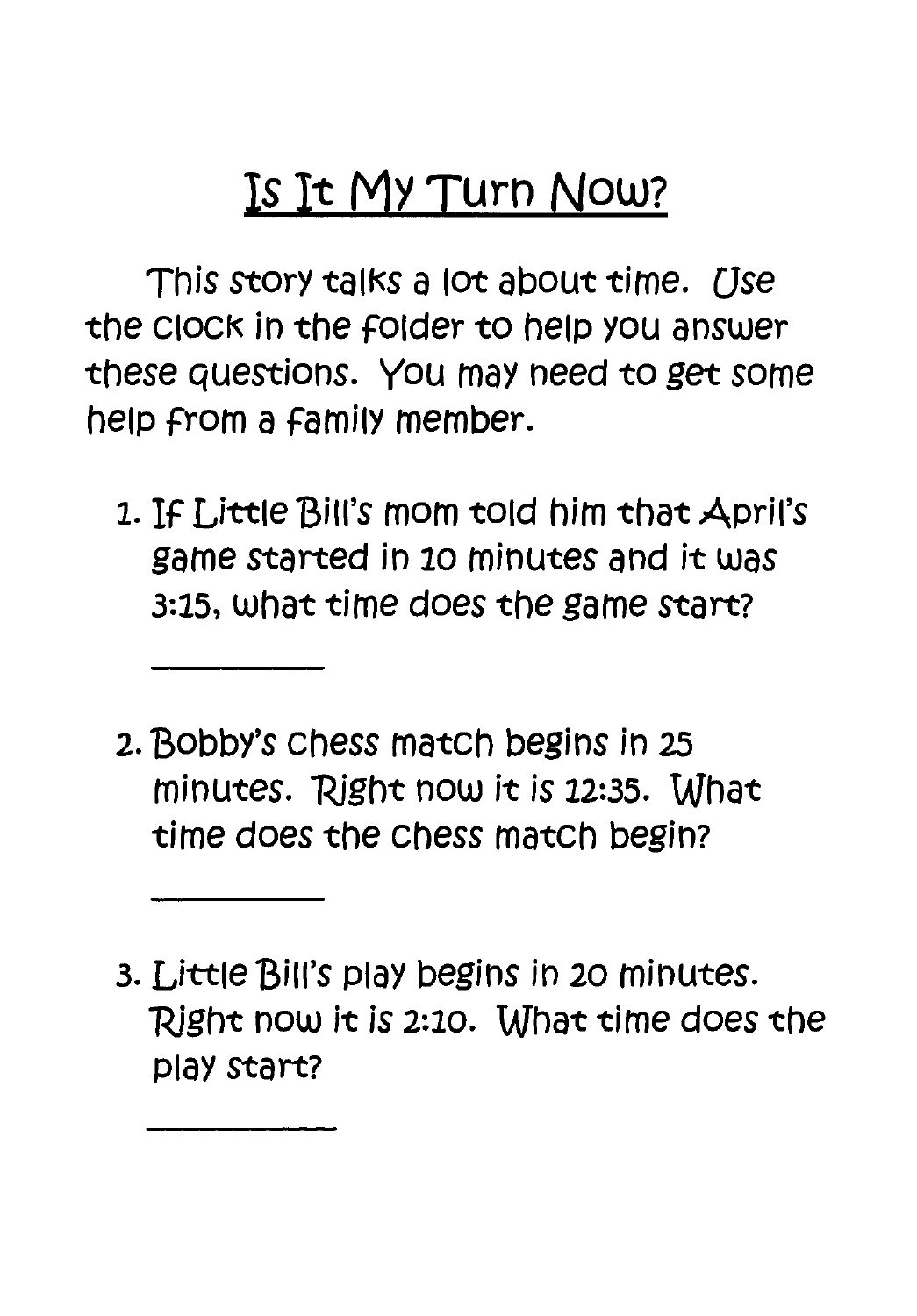# Is It My Turn Now?

During the story Little Bill Is going to be in a plaY and is assigned to be a walrus. With the help of an adult go to http://www.nationalgeographic.com/coloringbooK/archive/ Pick out an animal that you think you would want to be in a play. Print out the COloring bOOK page. COlor it and bring it in to sChool to share with our class. If you do not have a computer at home, or an adult to help you, just ask me and I will help you find a picture! Have fun!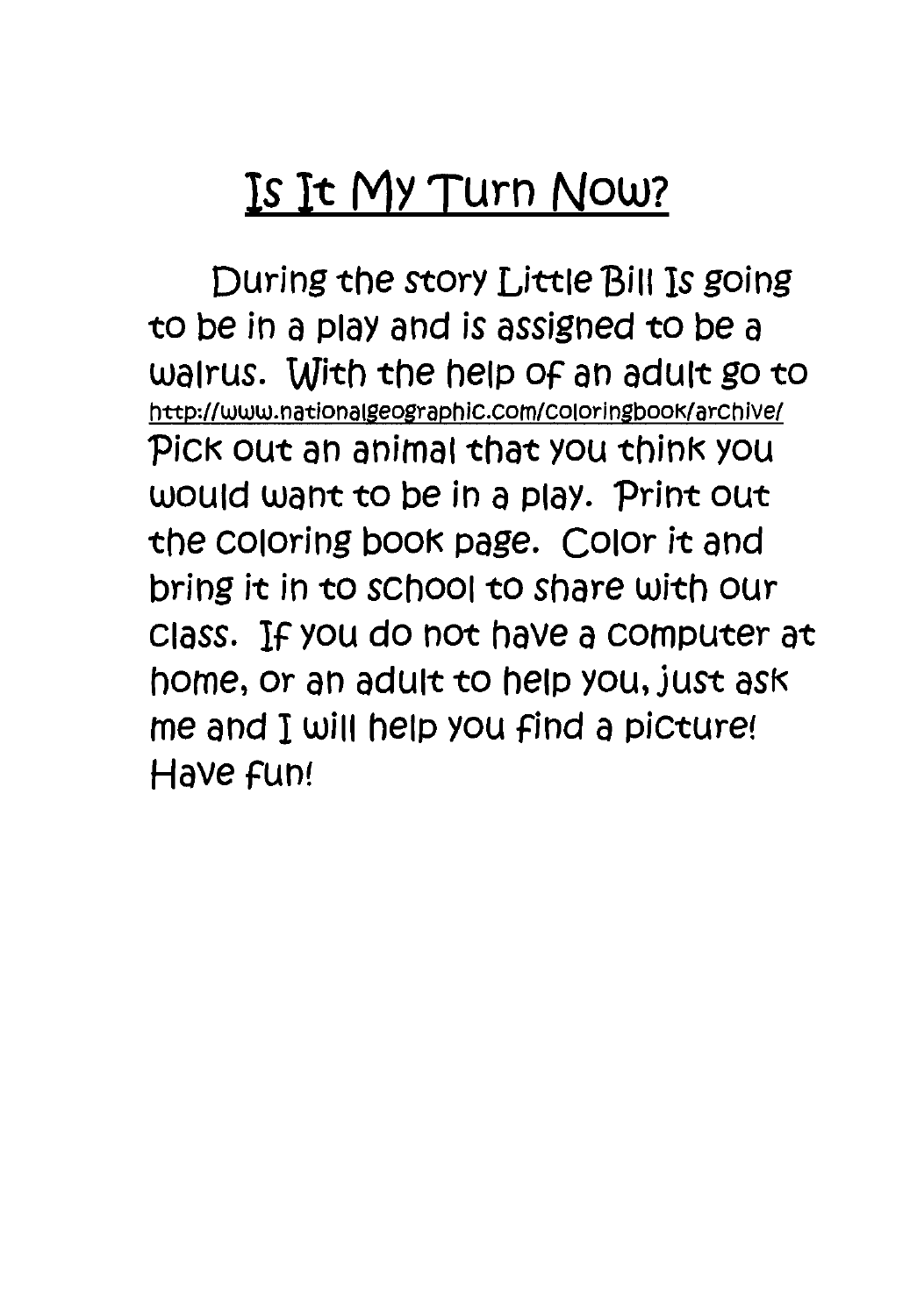# **Is it My Turn Now?**

At the beginning of the story, Little Bill feels very lonelY at his house. By the end of the Story he is feeling much more included and happy. Think about how you feel when yoU are lonelY and happy. *Use* the paper in the folder to draw a picture of what you look like when you are lonely and happy.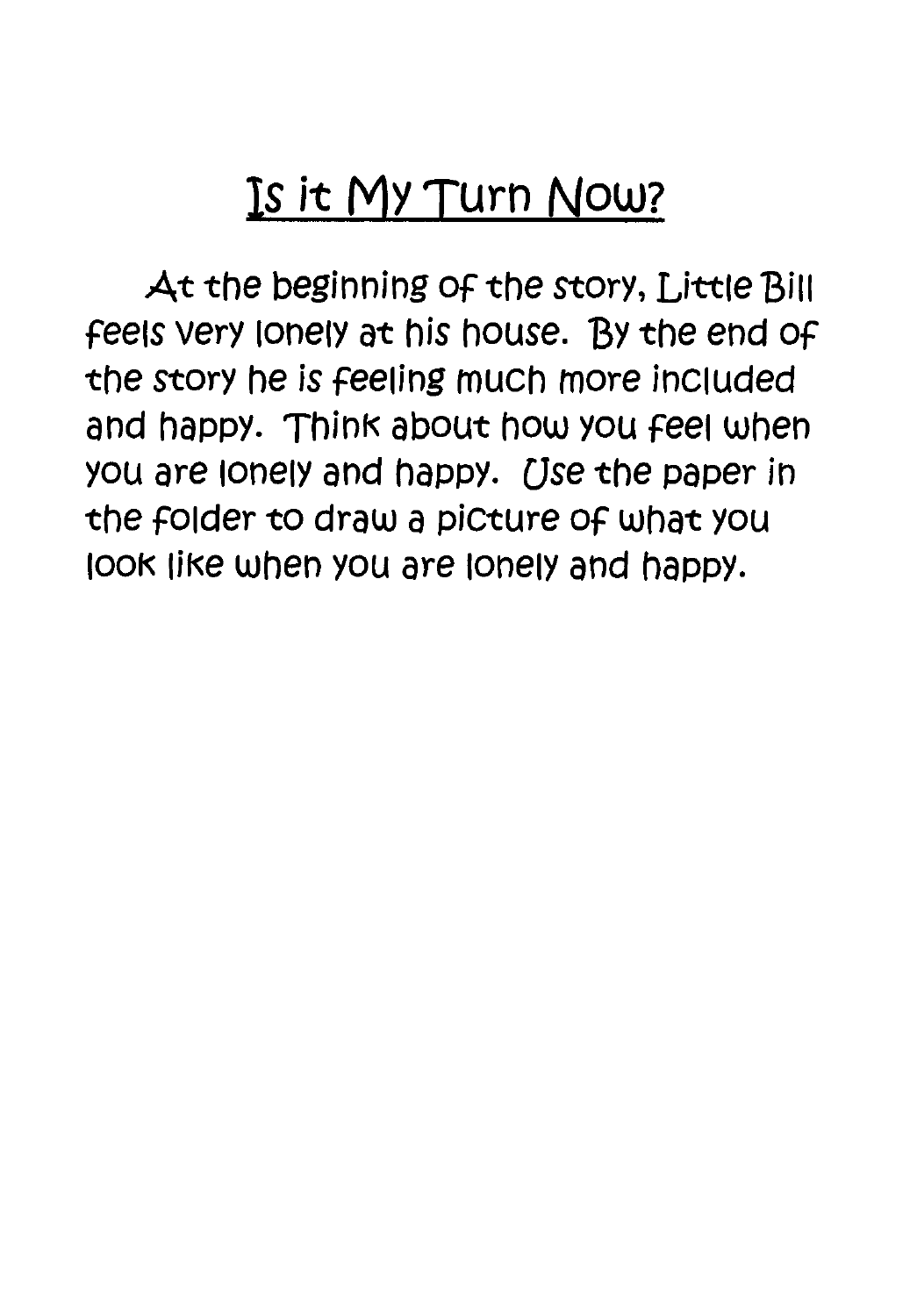• <sup>~</sup>a. /'0 .c E  $\boldsymbol{\sigma}$  $\mapsto$ C sdie 3 Q) E  $\overline{\mathbf{S}}$  |  $\overline{\mathbf{c}}$ <del>با</del>

mely.  $\overline{\textsf{o}}$ E  $\boldsymbol{\sigma}$  $\mapsto$ C Q) .c 3 Q) E  $\overline{S}$ .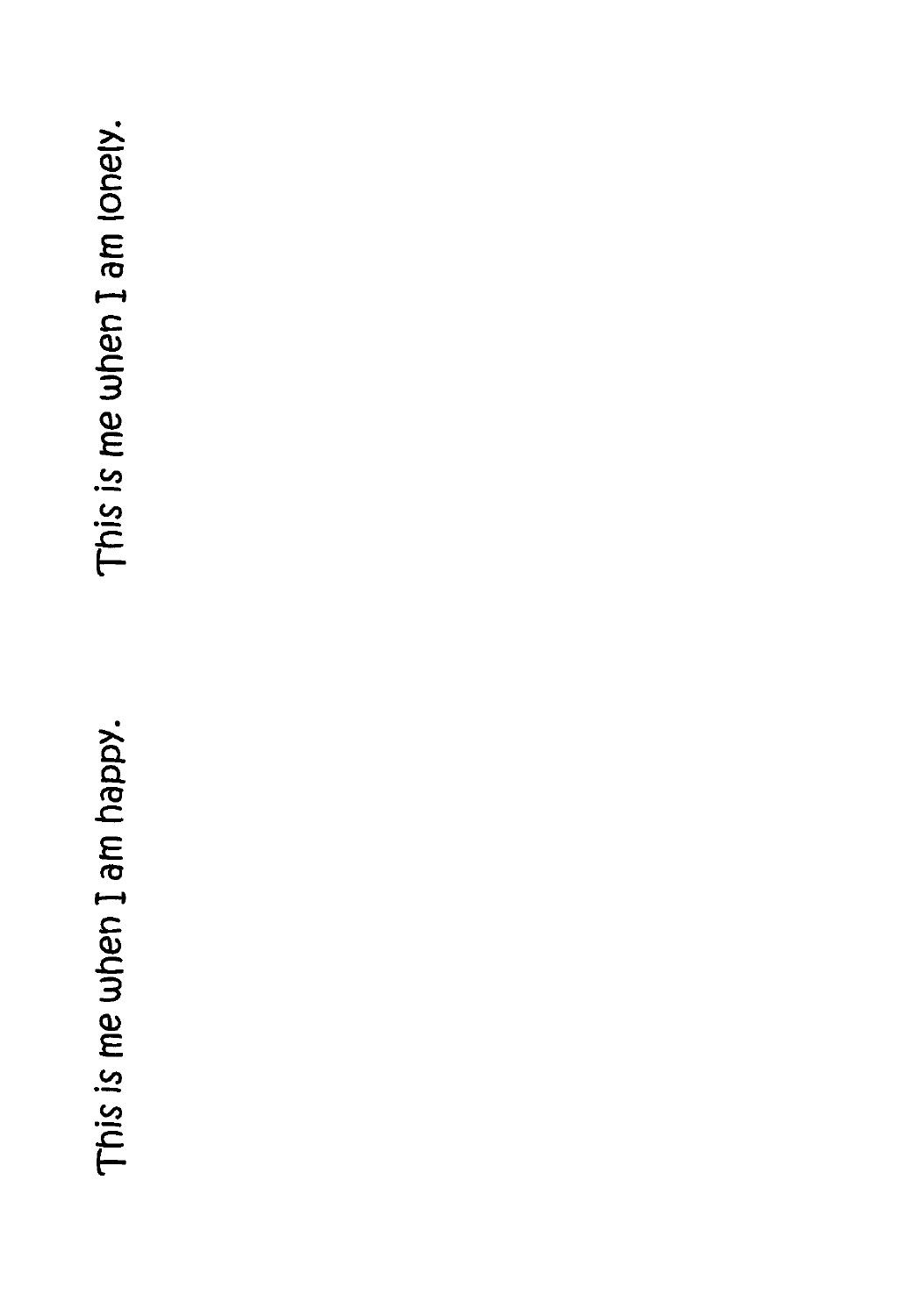#### Knots on a Counting Rope

In the story the boy uses a counting rope to Keep traCK of the number of *times* his grandfather *has* tOld the story. If you had a counting rope to Keep traCK of the number of *times* yoU heard a Story, what Story would it be? Write it down, or draw a picture of it to share with the *class.*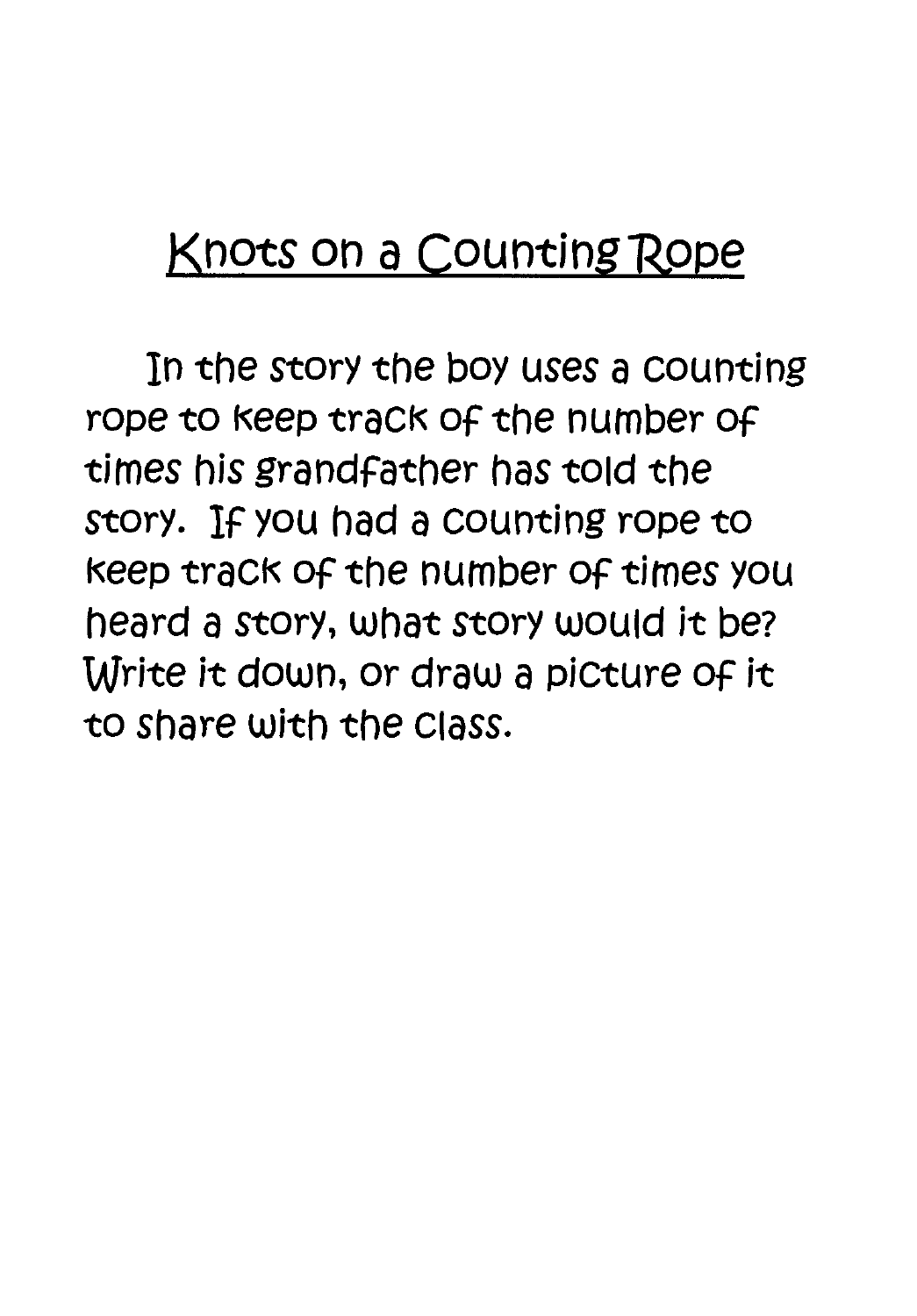# **Knots on a CountingRope**

Answer these questions.

1. Boy-Strength-of-Blue-Horses uses a counting rope to count the number of times his grandfather has tOld him the same story. If he had 5 knots on Monday and he gets 2 *more* every daY, how many Knots will he have on SaturdaY?

2. The horse race tOOK *q.* hours, and it Started at 1 p.m. What time did it end?

3. On ThursdaY, BoY-Strength-of-Blue-Horses rode his hose 12 miles. On fridaY he rode 8 miles. He didn't ride at all on Saturday because he *was* Playing With his friends. On Sunday he rode 5 miles. How far did he ride altogether?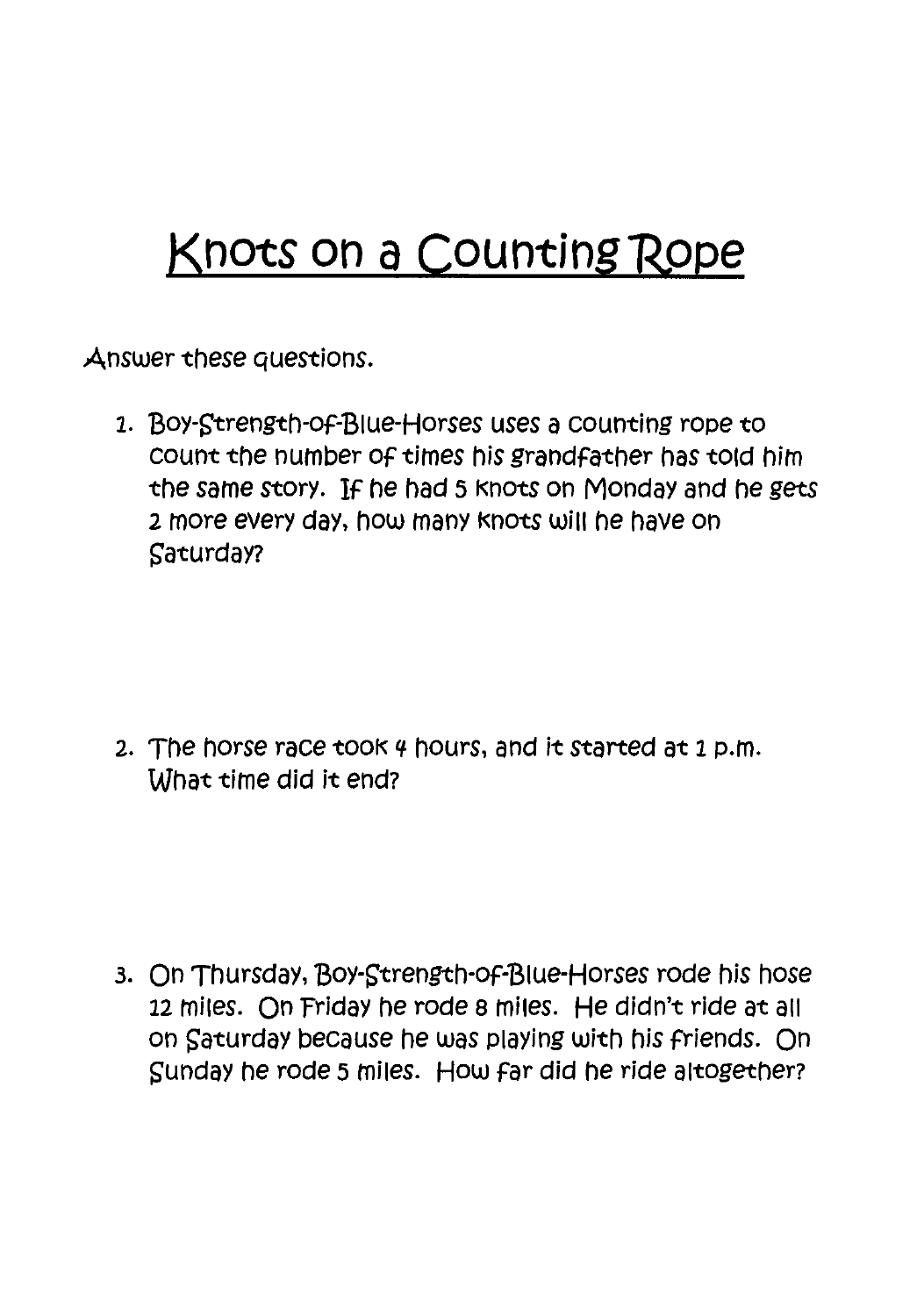## **Knots on a CountingRope**

In the Story the grandfather describes blue as the morning, the sunrise, and the sky to his grandson. Think about how you would describe your favorite COlor to *someone* who could not *see. Use* the waterColors in he bag to paint a piCture of your description.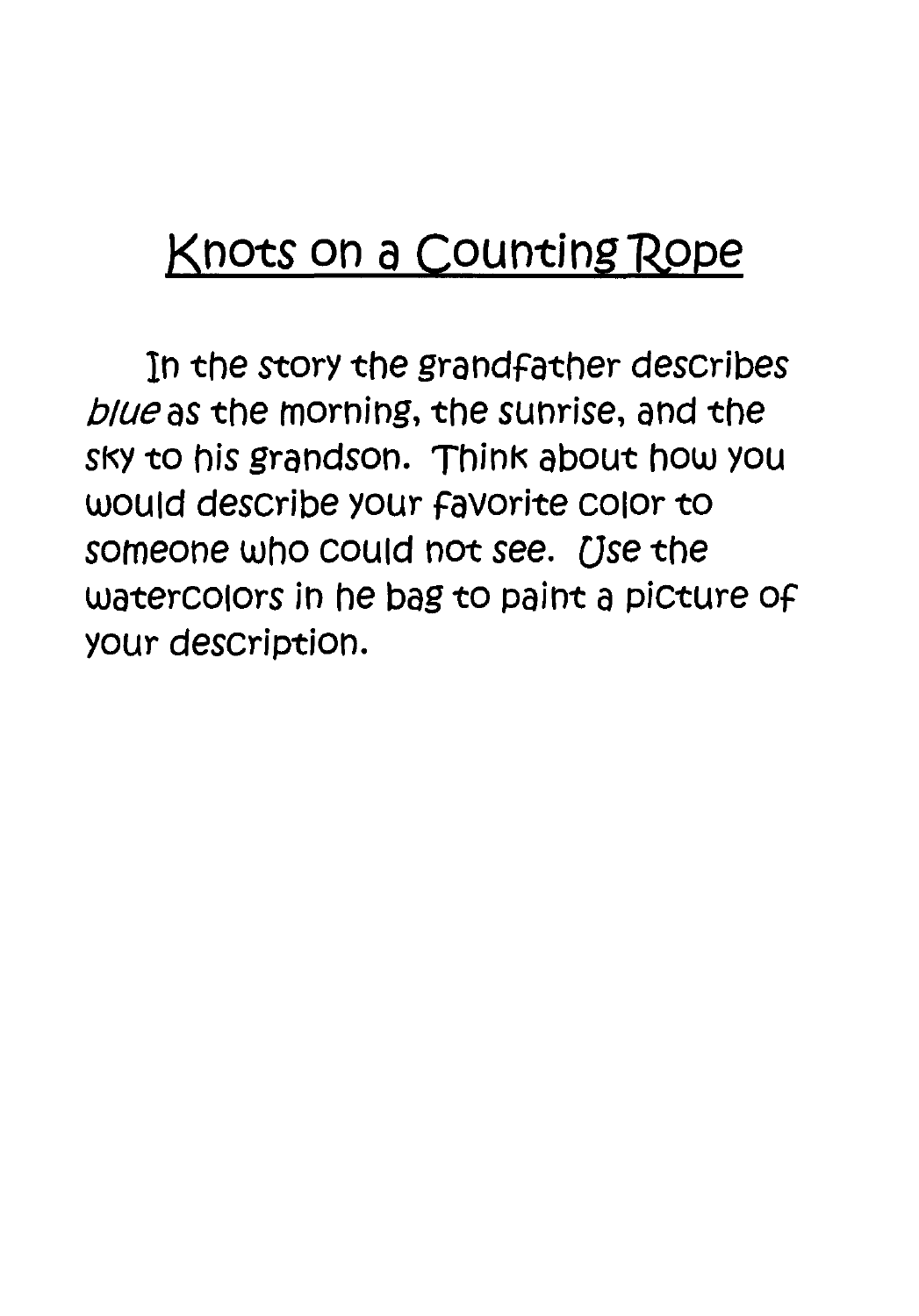# Looking Out for Sarah

Answer the following questions on a piece of paper. How did it feel to be blind for a little while? What were the challenges? What things helped you to be able to get around and do things?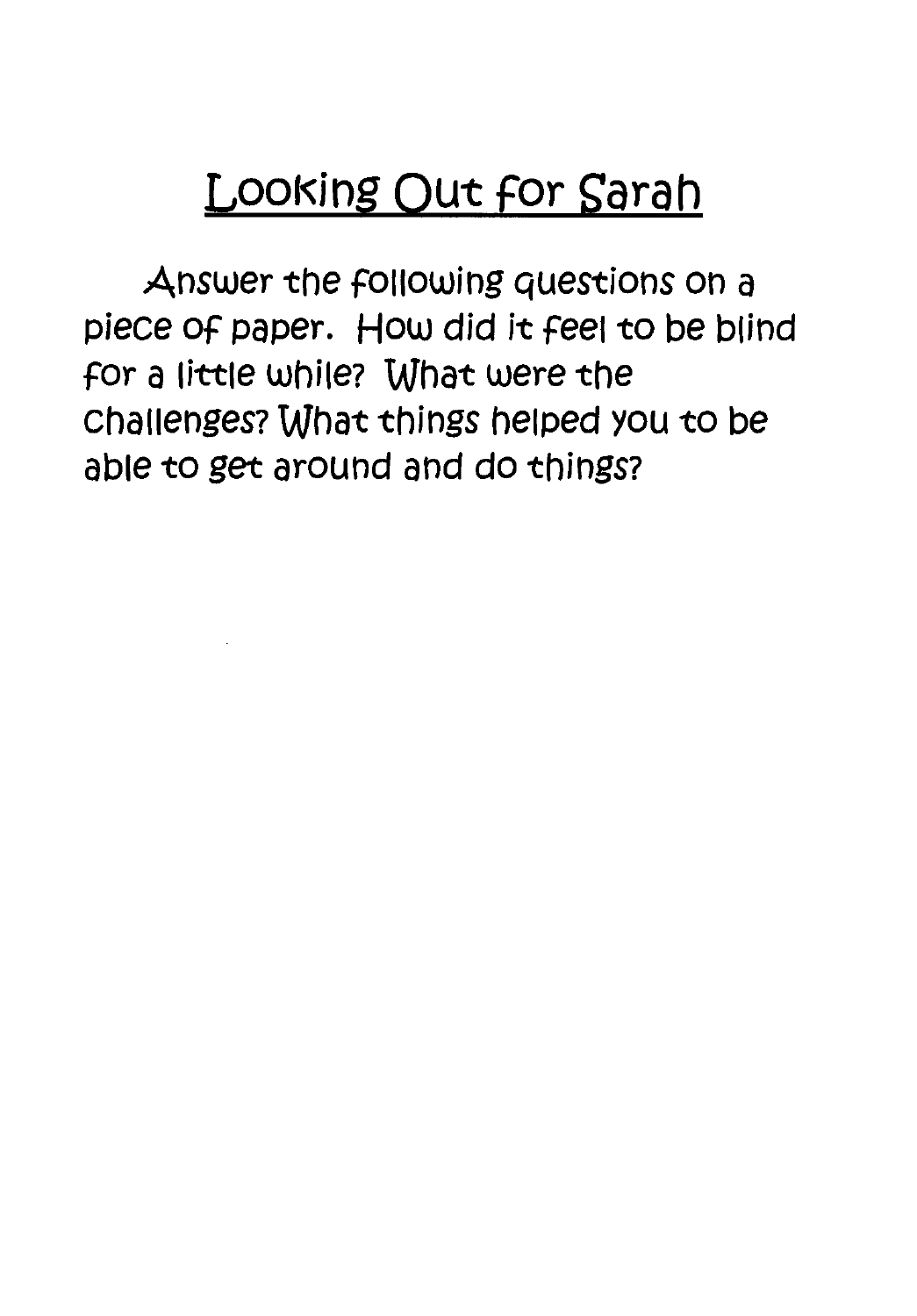## **LooKing OUt for Sarah**

For this activity you are going to feel what it would be like to be blind. Find another person at home to do this activity with you. You will both need to put blindfolds over your eyes. While you have the blindfolds on try to tie your shoe. Try leaving your blindfolds on for half an hour.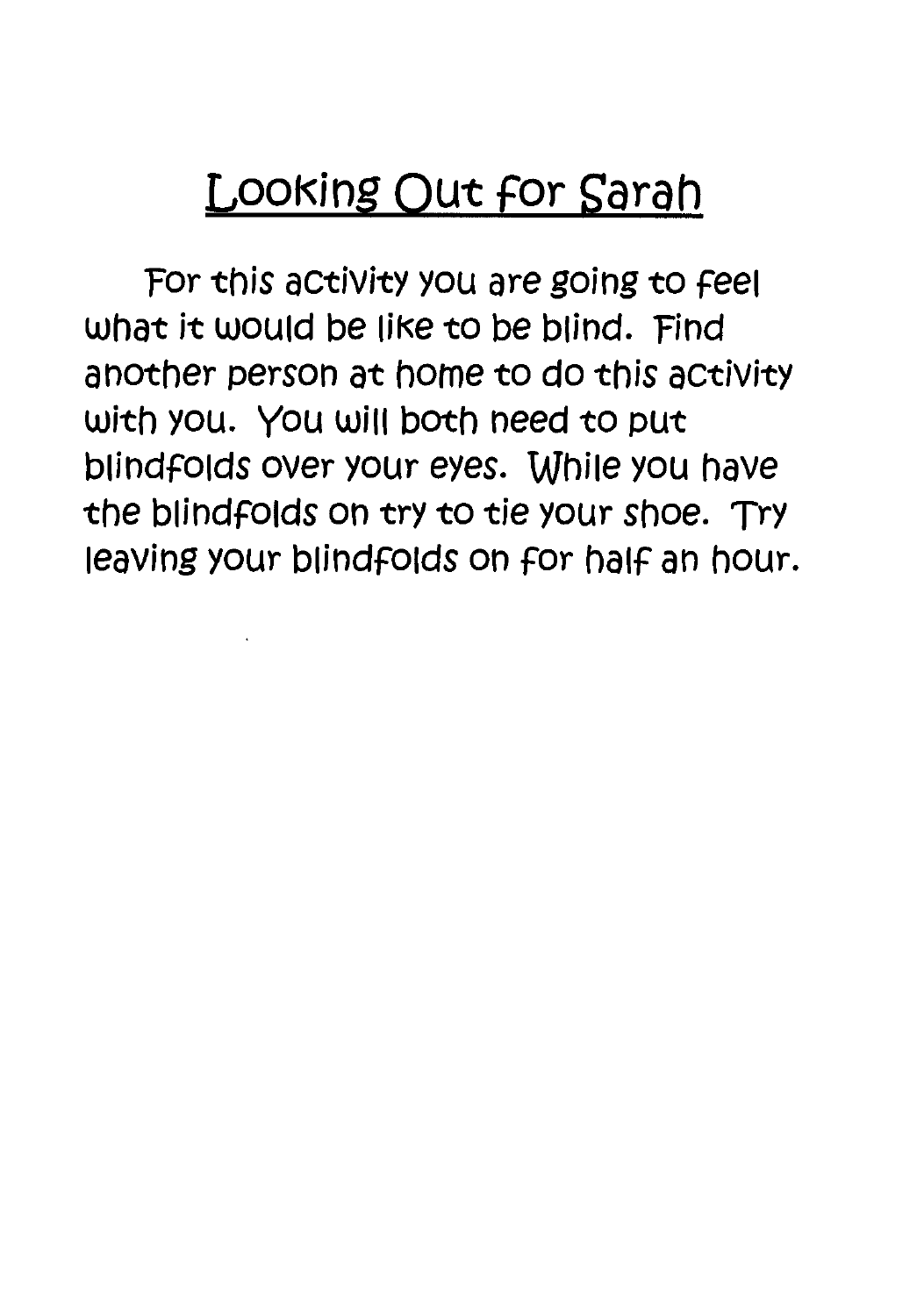# Looking Out for Sarah

You should continue wearing the blindfold for the next activity. While you are blindfolded:

- count the change in your mom's wallet or change purse.
- Measure  $\frac{1}{2}$  cup of water into a bowl.
- Measure 1/3 cup Of water into another bOWl.

Now taKe the blindfold Of and checK your WorK.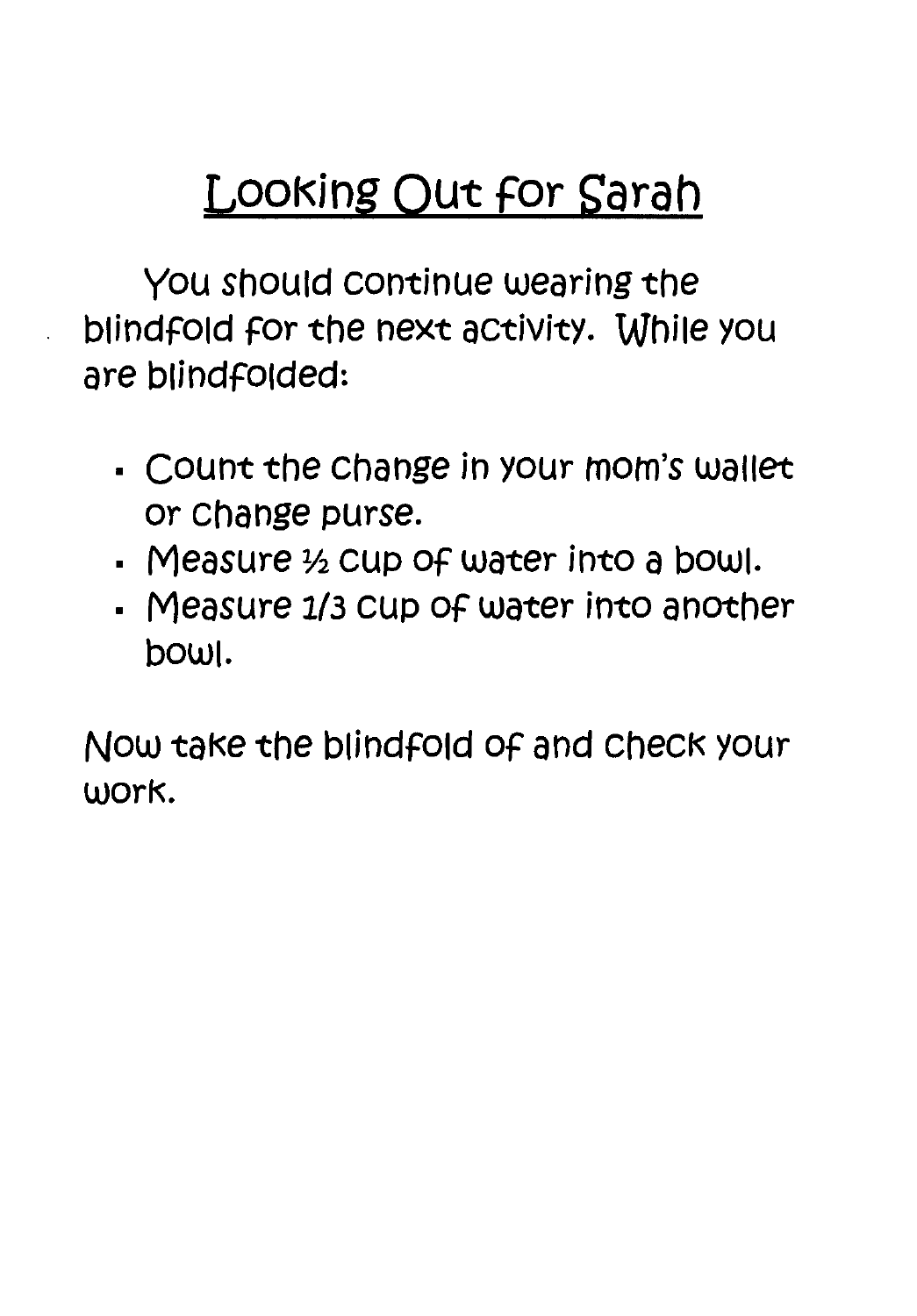# **Martin's Big Words**

In the Story Dr. King helped the people in his community and nation. He began by helping JUSt a few people around him. *you*  can help people too. Think about what you can do to help someone in your life, then go out and do it! After you have helped *someone* draw a picture of what yoU did and write three sentences about it.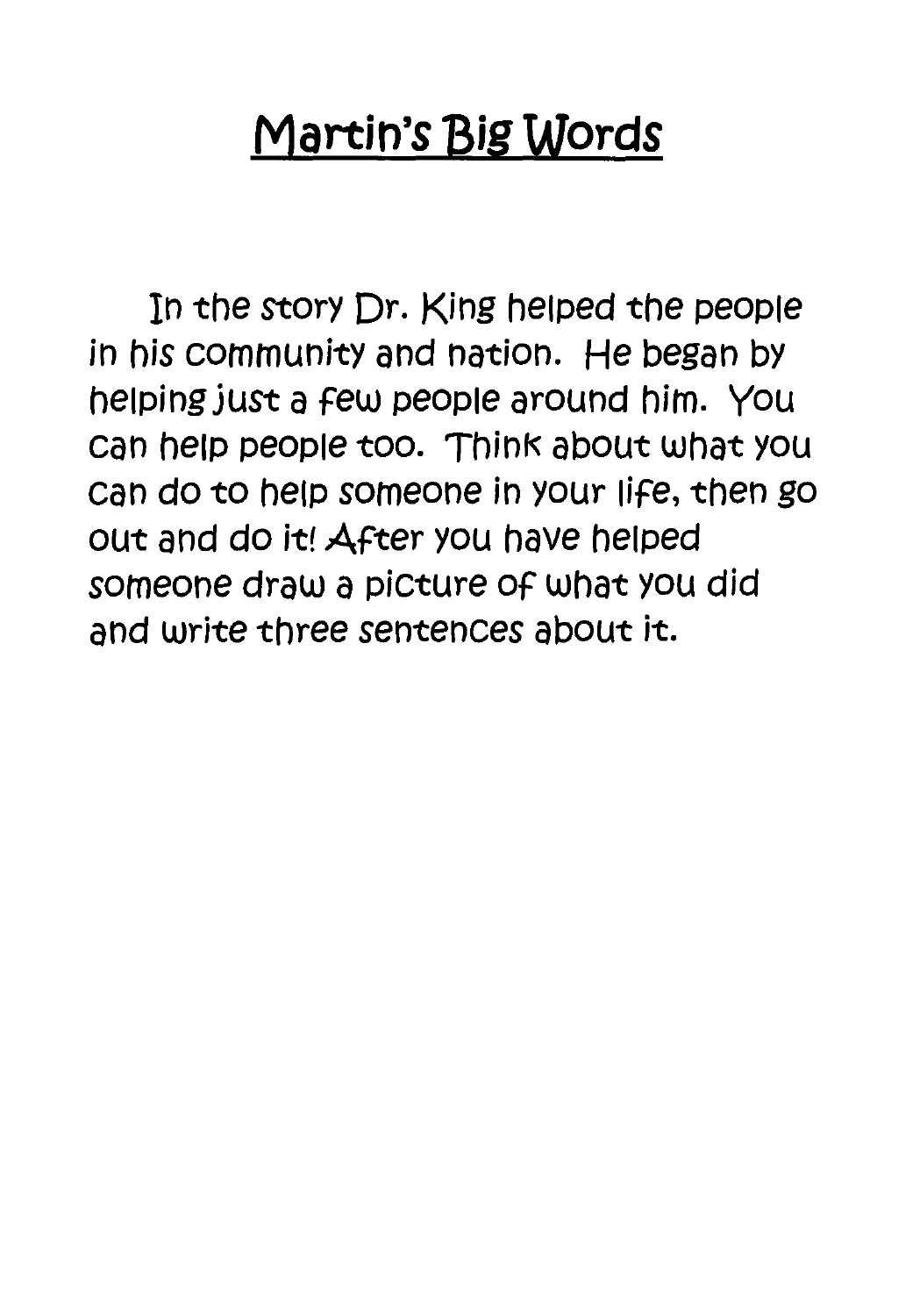# **Martin's Big Words**

The life Of Dr. Martin Luther King Jr. was very important and memorable. Visit the fOllowing website:

#### http://www2.lhric.org/pocantiCo/taverna/98  $1.$ htm

When you are finished, use the information on the website and in the bOOk to make a timeline of Martin Luther King Jr.'s life.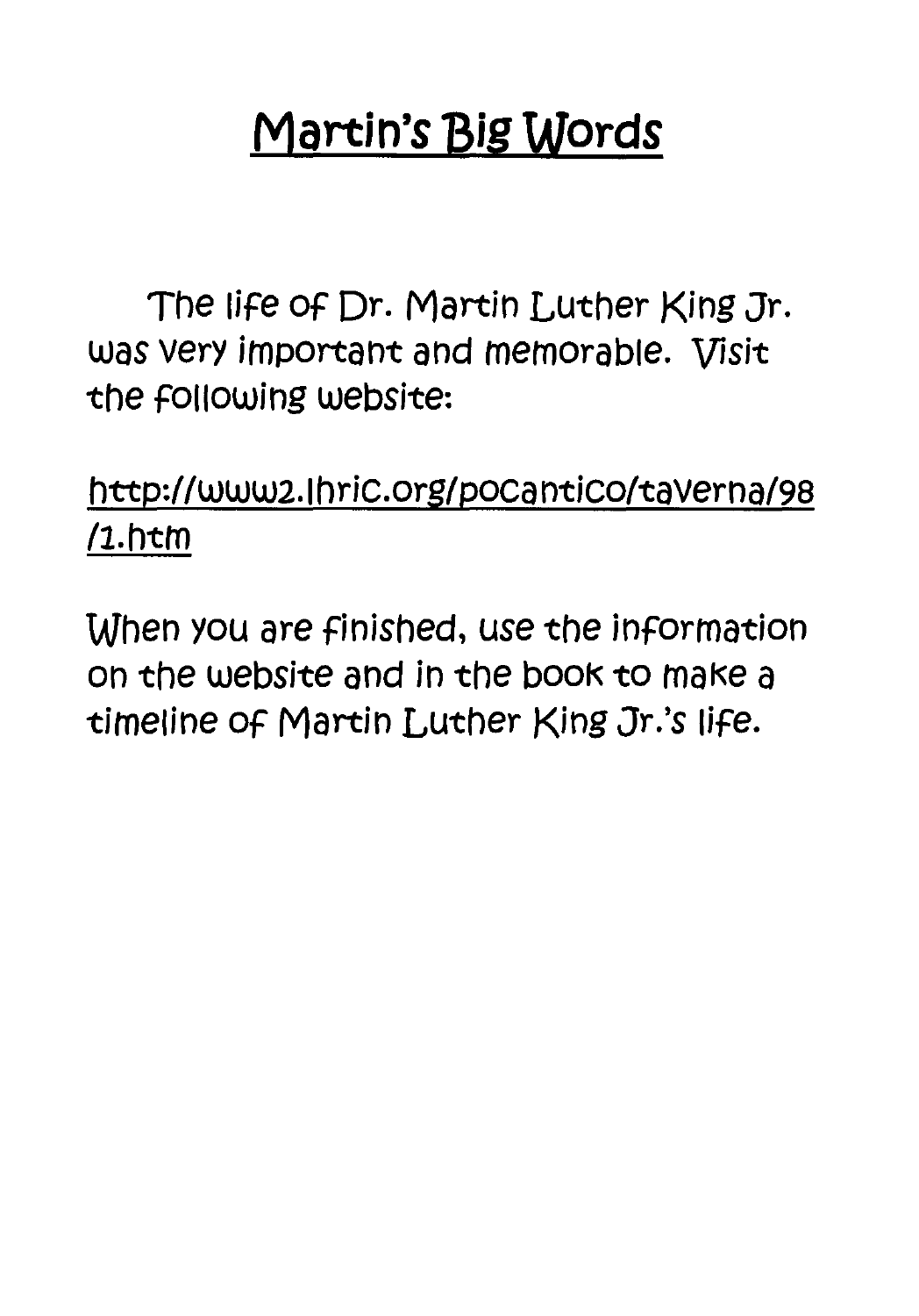# **Martjn's Bjg Words**

TalK to a grandparent, other relative, or neighbor who was alive during the Civil "Rights movement in the *1950'S* and *1960'S.*  Interview that person. Use the form in the fOlder to complete the interView.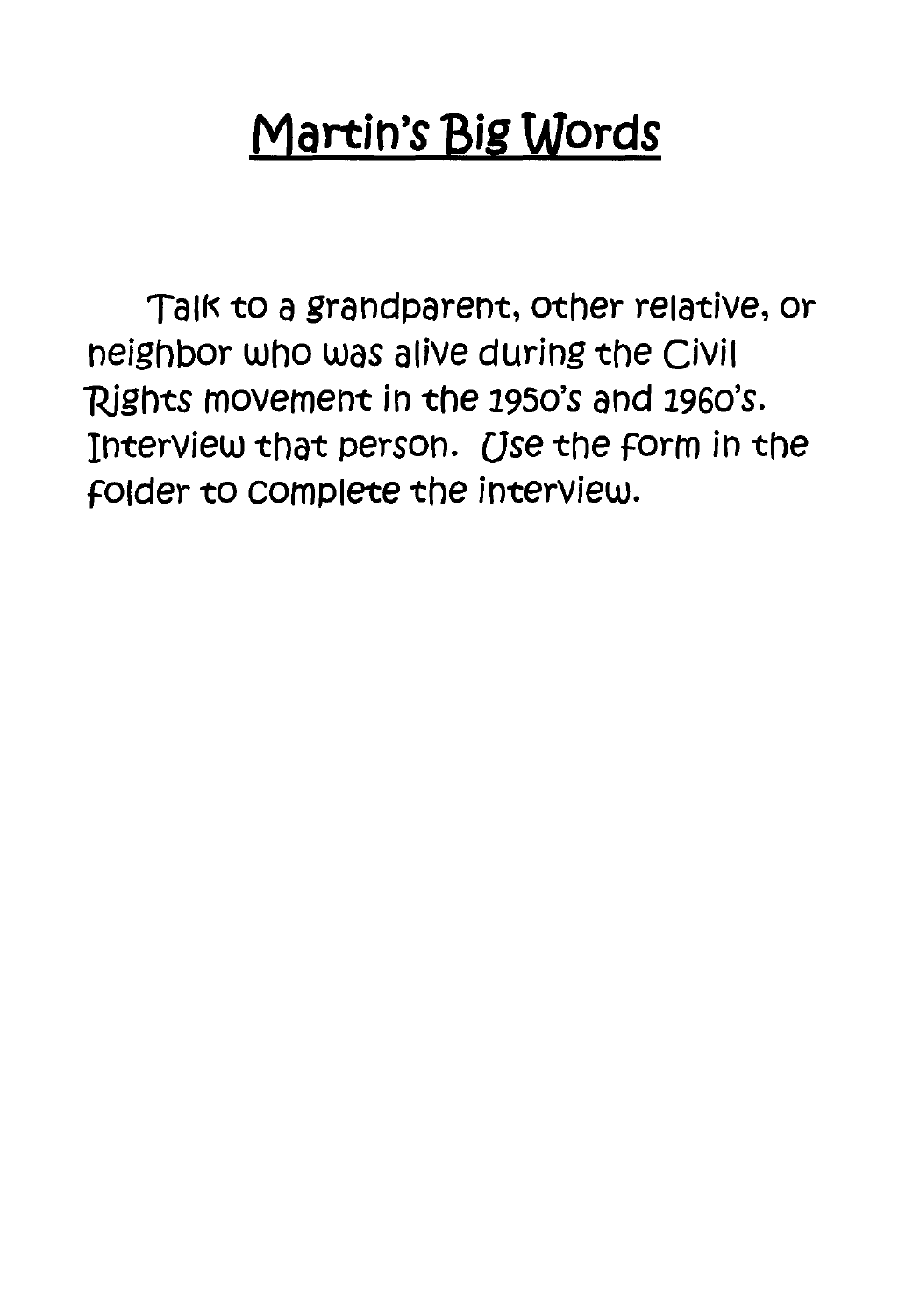# **Martin's Big Words**

#### **InterView**

Where did you live during the Civil Rights Movement? \_\_\_\_\_\_\_\_\_\_\_ \_

What do you remember about the Civil Rights Movement? \_\_\_\_\_\_\_\_\_\_\_ \_

What changes have you noticed since the Civil "Rights Movement? \_\_\_\_\_\_\_\_\_ \_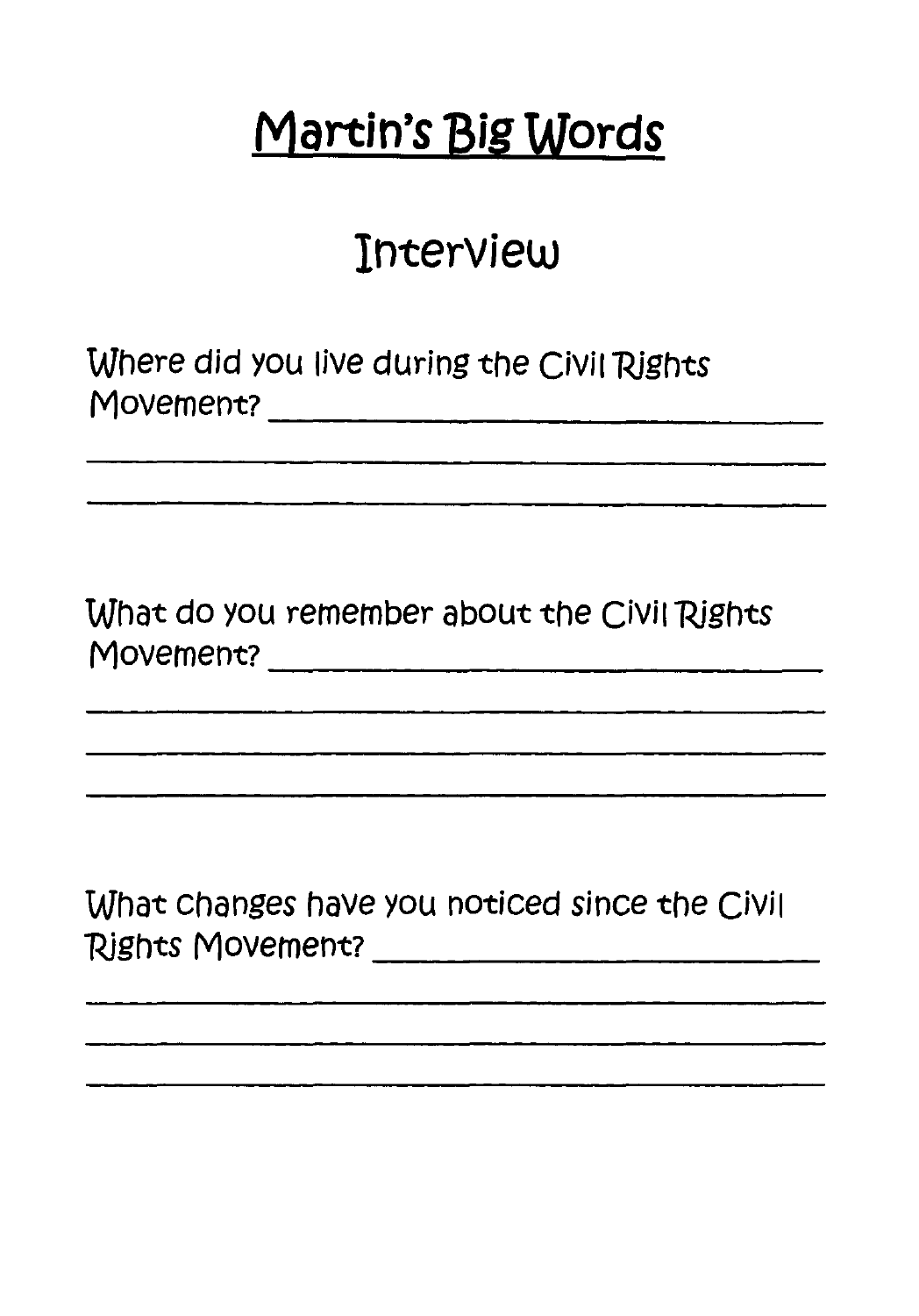# Ruby's Wish

In the Story Ruby Wrote a poem to tell about how she felt about her life. Write an acrostic poem using your name and the word wish.

EX·

**Aspire** MaKes goals young woman

Willing to worK **Imaginative** Sociable **Happy**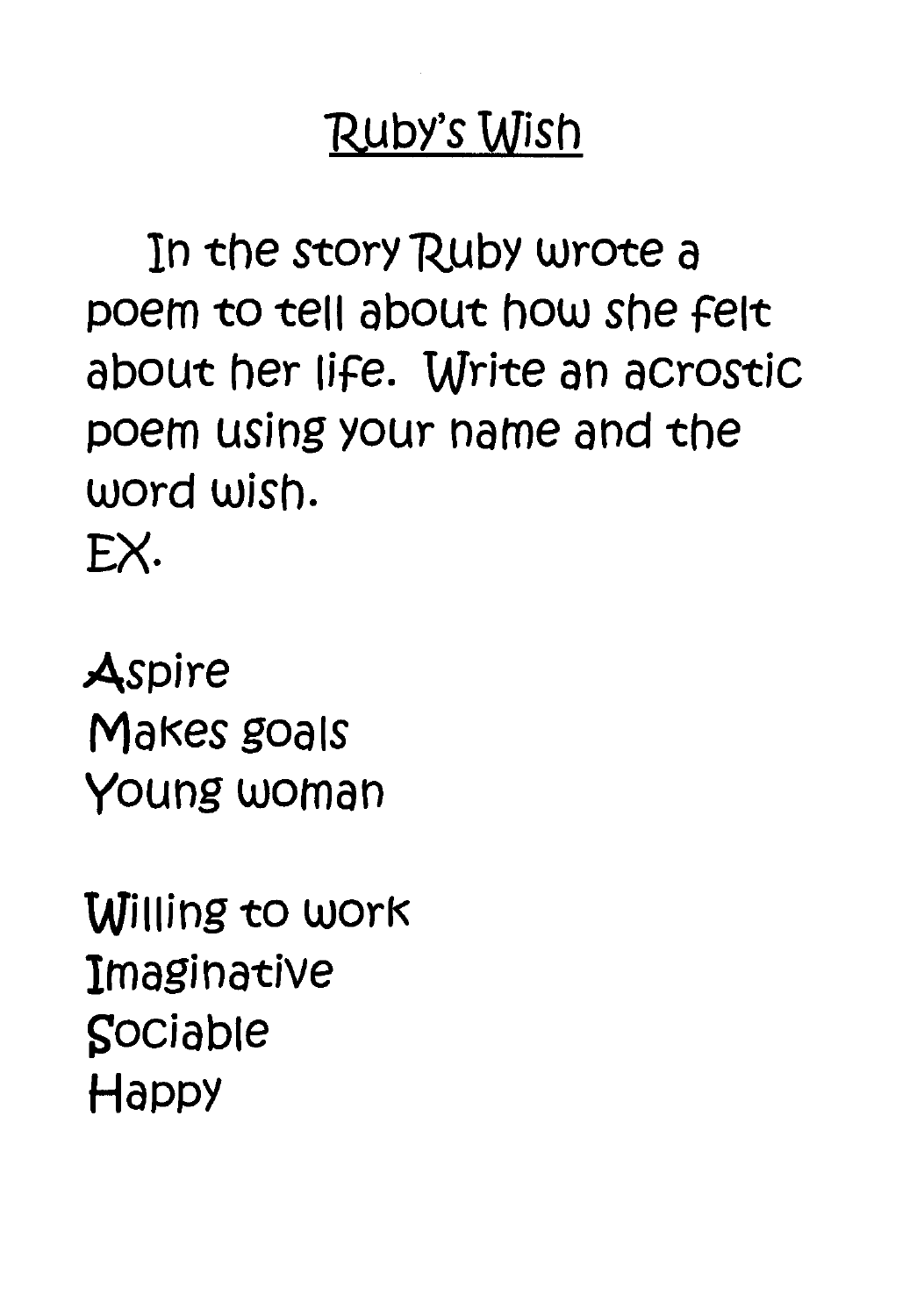# RubY's Wish

In the Story Ruby's familY *was*  very important to her. She Knew and grew up with many Of her relatives. Have your parents or grandparents help yoU maKe a familY tree of your familY going back to your grandparents generation. *Use* the example to help guide you.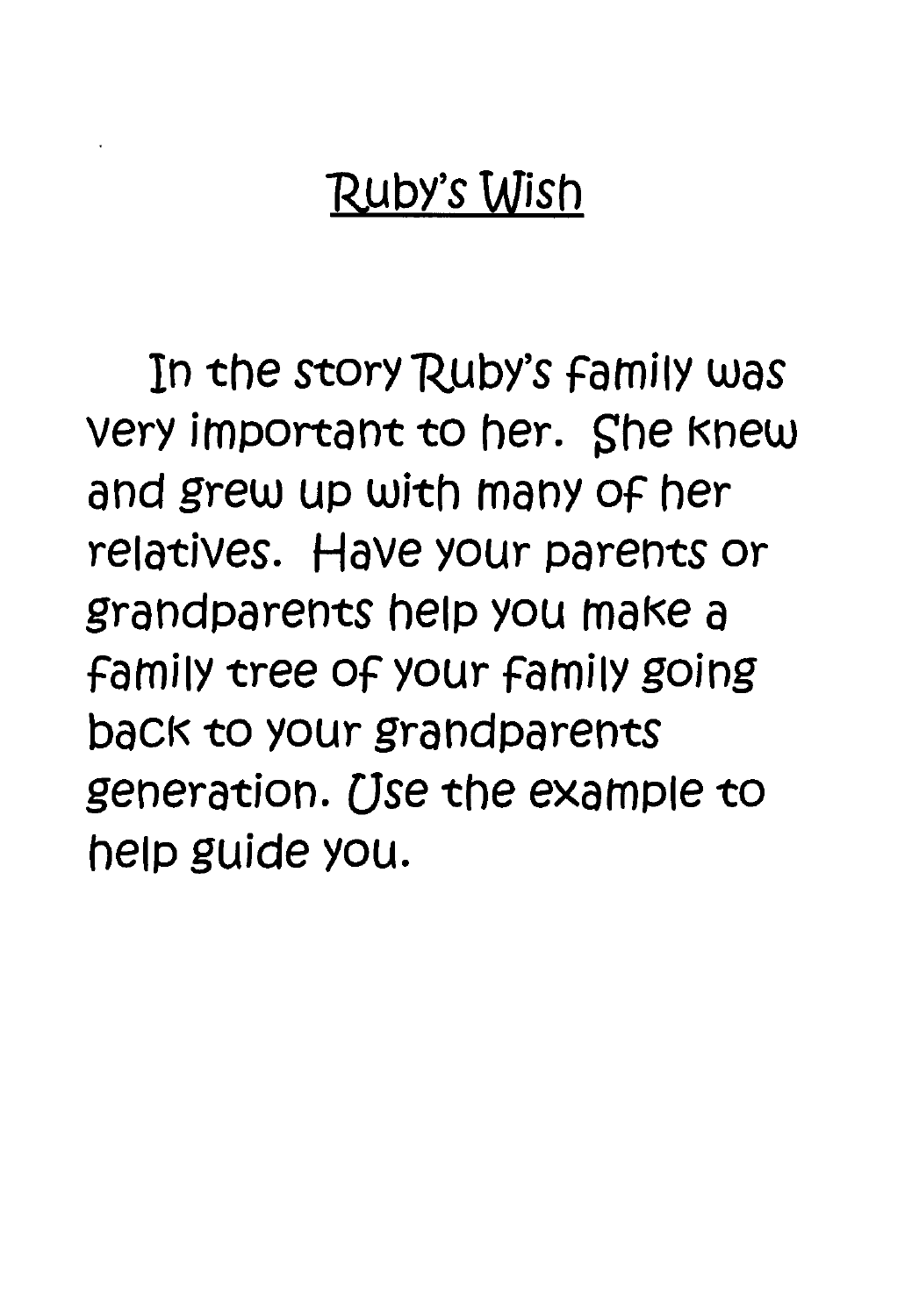#### My Wish

 $\hat{\mathbf{z}}$ 

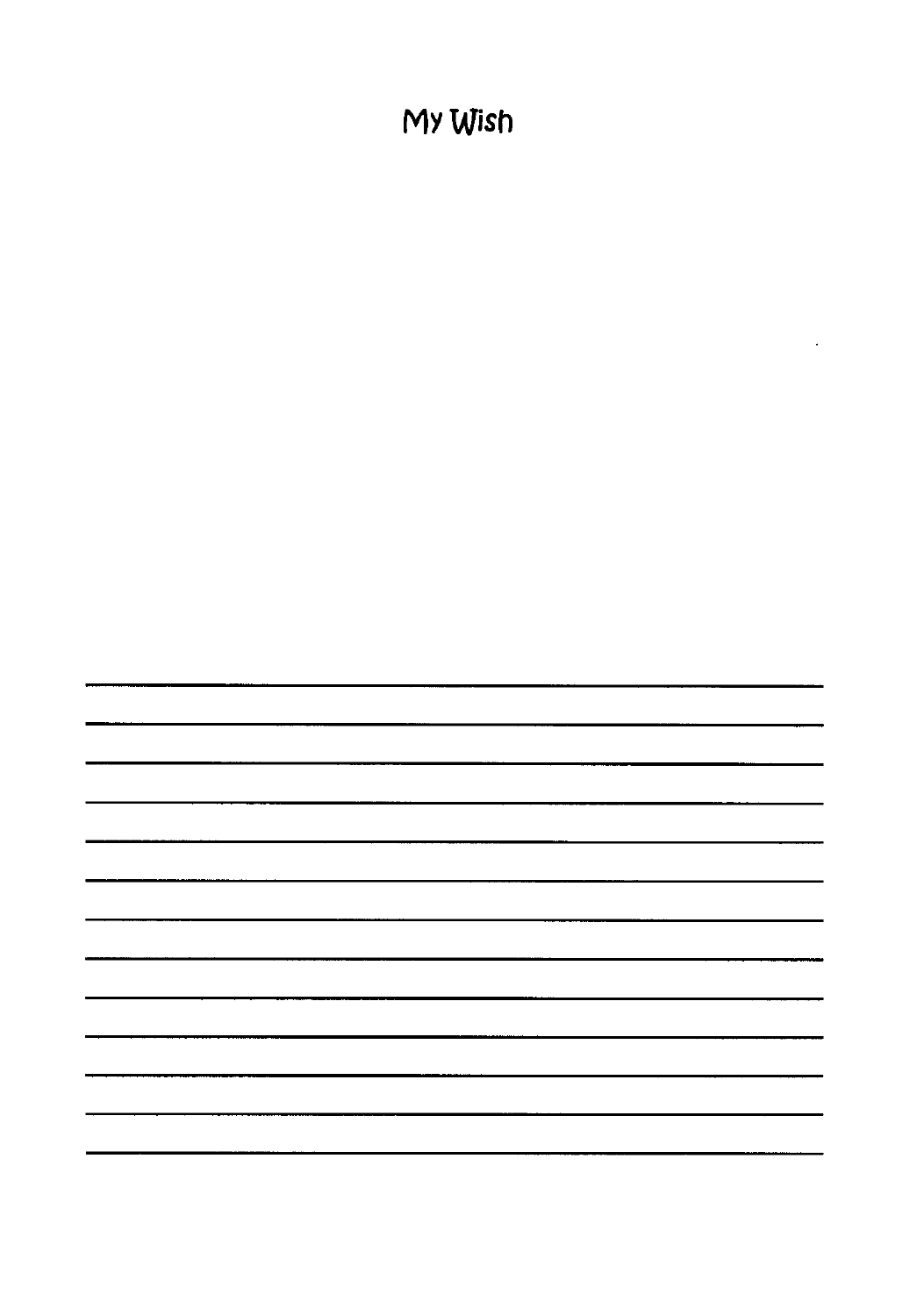# Ruby's Wish

In the Story Ruby had one wish, and that *was* to go to cOllege. Think about what you would wish for if you had only one wish. Write about your wish and draw a picture to go with your writing.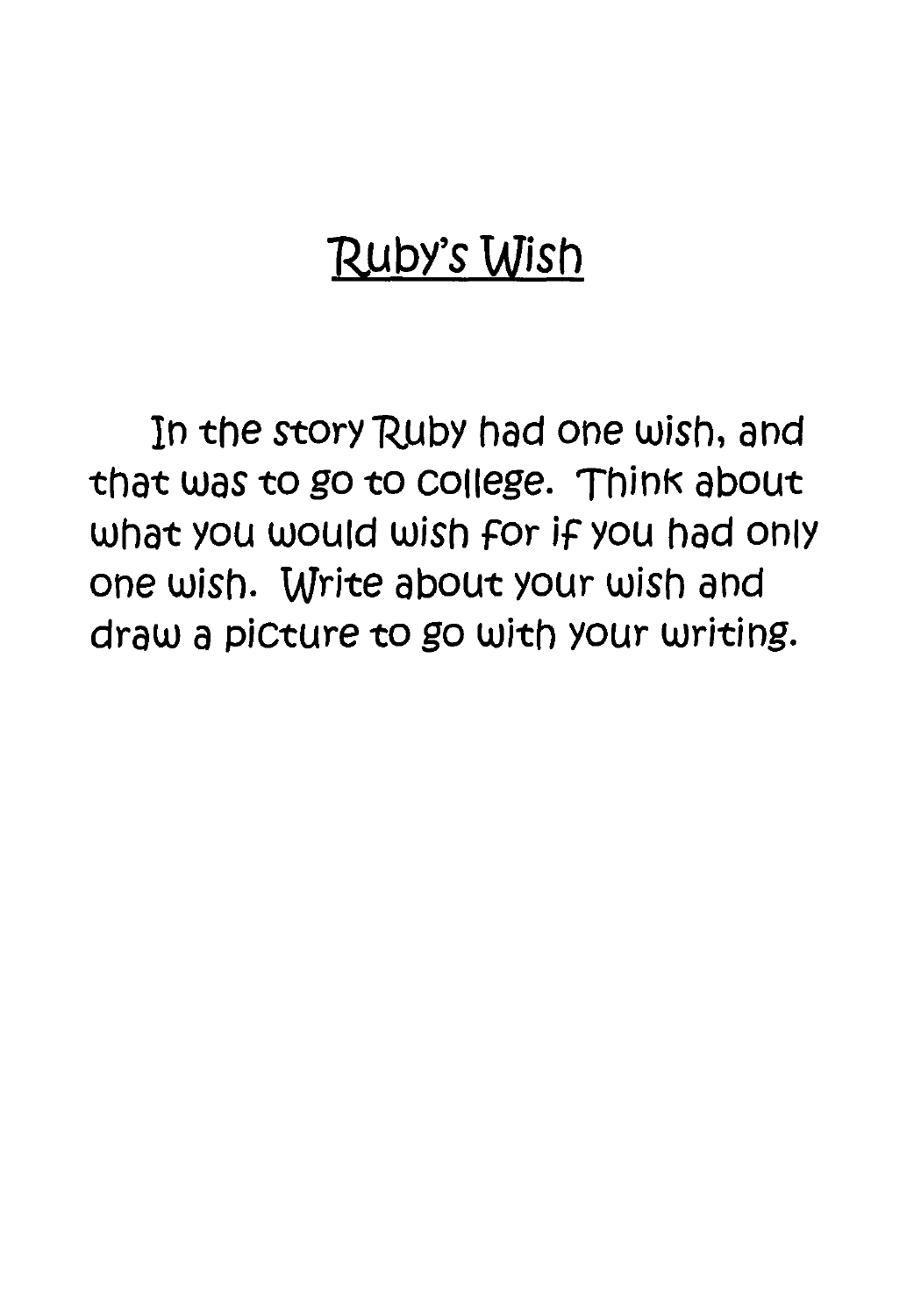# The Boy of the Three-Year Nap

*Use* the dictionary in the bag to lOOK up the words listed. Fill in your answers on the actiVity sheet included in the fOlder.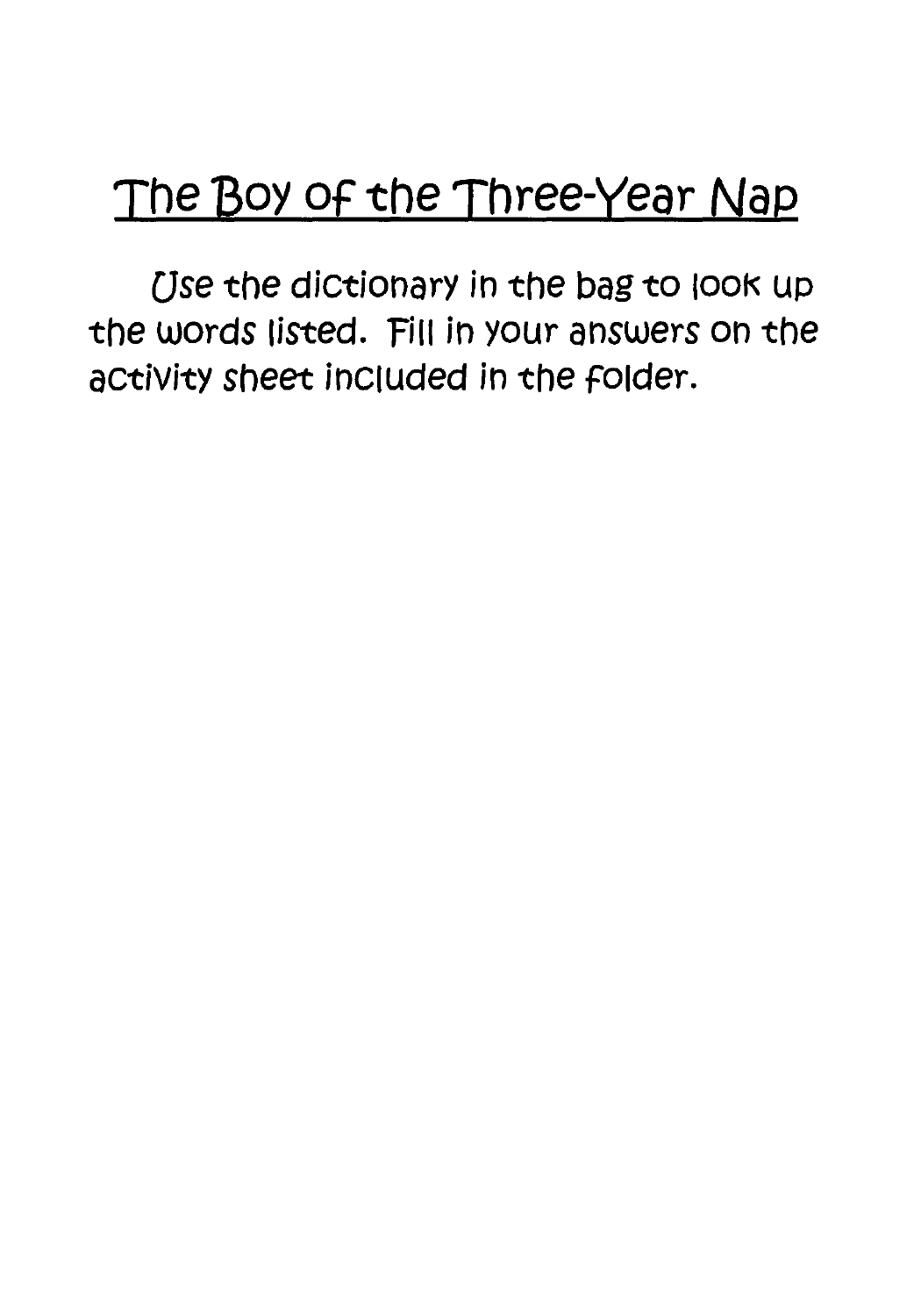#### Dictionary ACtivity

 $\ddot{\phantom{0}}$ 

| 1. COrmorants         |
|-----------------------|
|                       |
|                       |
|                       |
| Use it in a sentence: |
|                       |
| 2. merchant           |
|                       |
|                       |
|                       |
|                       |
|                       |
| 3. decree             |
|                       |
|                       |
|                       |
|                       |
|                       |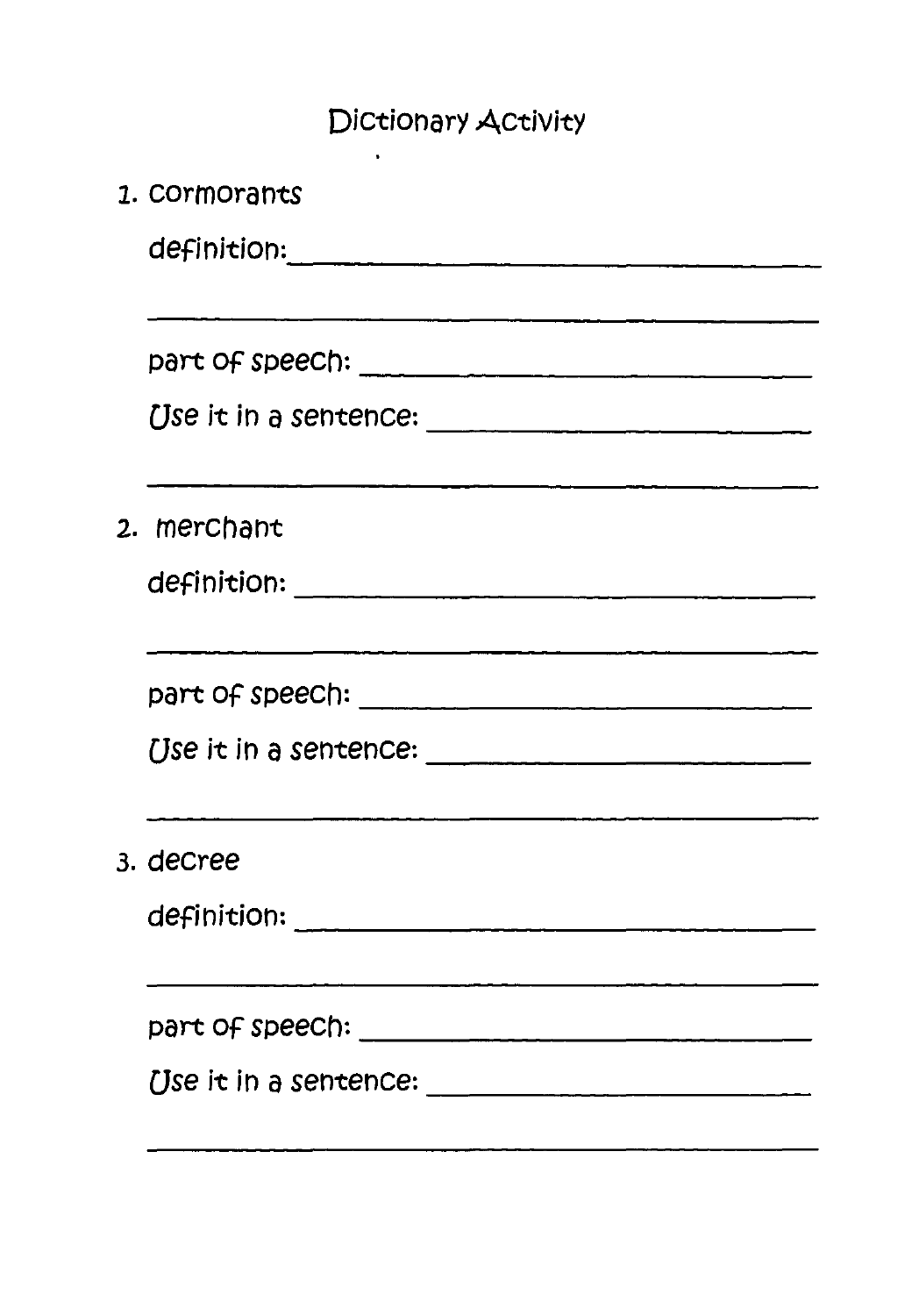# The Boy of the Three-Year Nap

Measure these amounts: % cup Of rice 1/3 Cup of rice 1/8 Cup of rice

Which is largest? Which is smallest?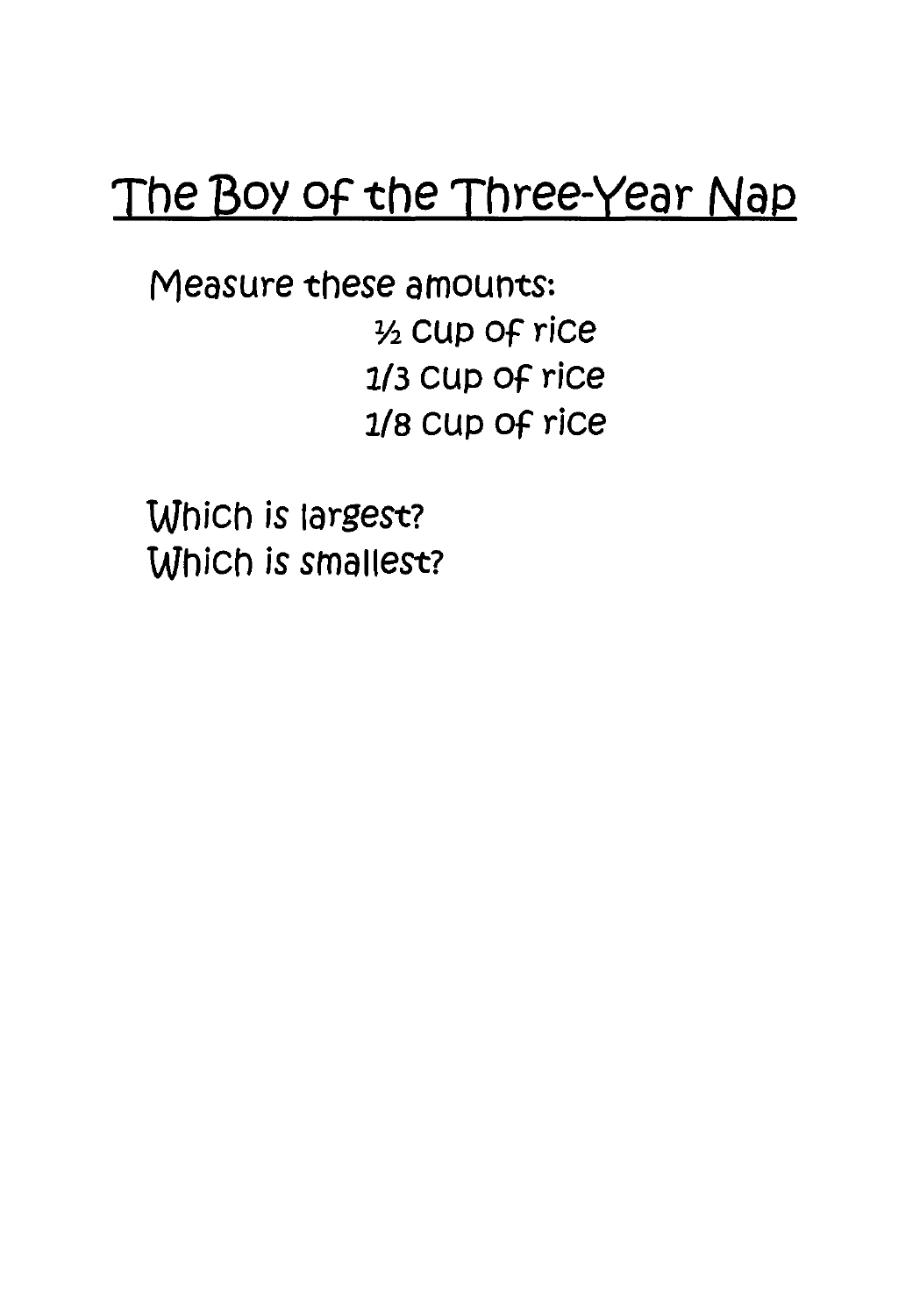#### **The DaY** Of Ahmed's **SeCret**

Throughout the Story Ahmed describes the sounds in his city. Think about your favorite parts of your city. What sounds do you hear? Find three items in your house that make sounds that remind you Of something in your city. Bring them in to school to share With our class. We will "PlaY" our "inStruments" to see what our city lOOkS like.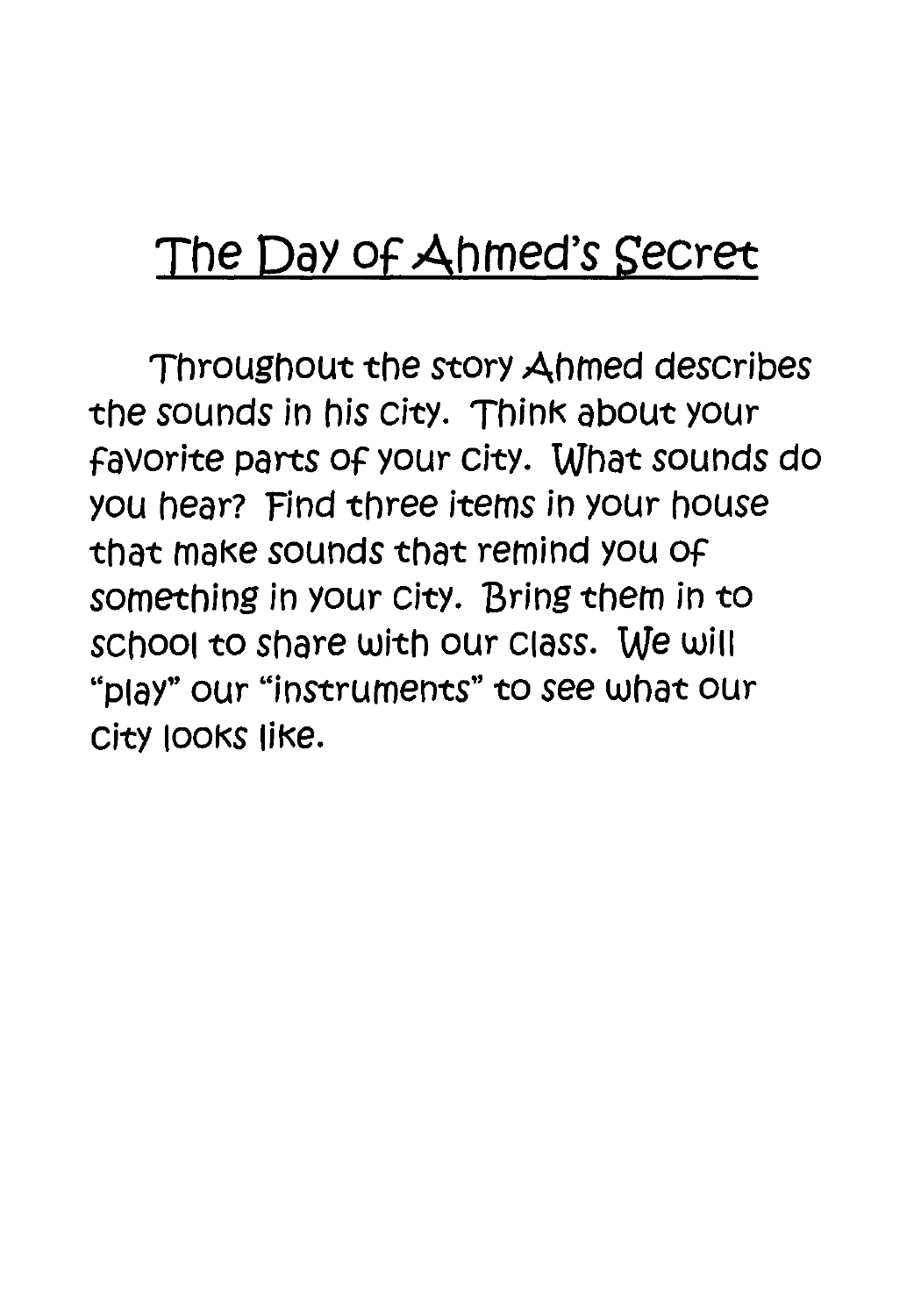# **The DaY Of Ahmed's Secret**

Answer these questions.

1. Ahmed likes to help his family by delivering bottles of water. One daY he Started with 22 bottles on his cart. At his first stop he dropped off 3 bottles. At his second stop he left 4 bottles. When he got to the next stop he left 6 bottles at the doorstep. At his final stop that daY he left 3 bOttles. How many bottles did he have left in his cart?

2. When Ahmed delivers water he remembers the houses bY what COlor theY are. The white house gets 2 bottles of water. The blue house gets 1 more bottle than the white house. The green house needs 2 times the amount Of water as the blue house. The red house aSKS for 2 less bottles than the green house. How many bottles does each house receive?

| White: | Blue: |
|--------|-------|
| Green: | Red:  |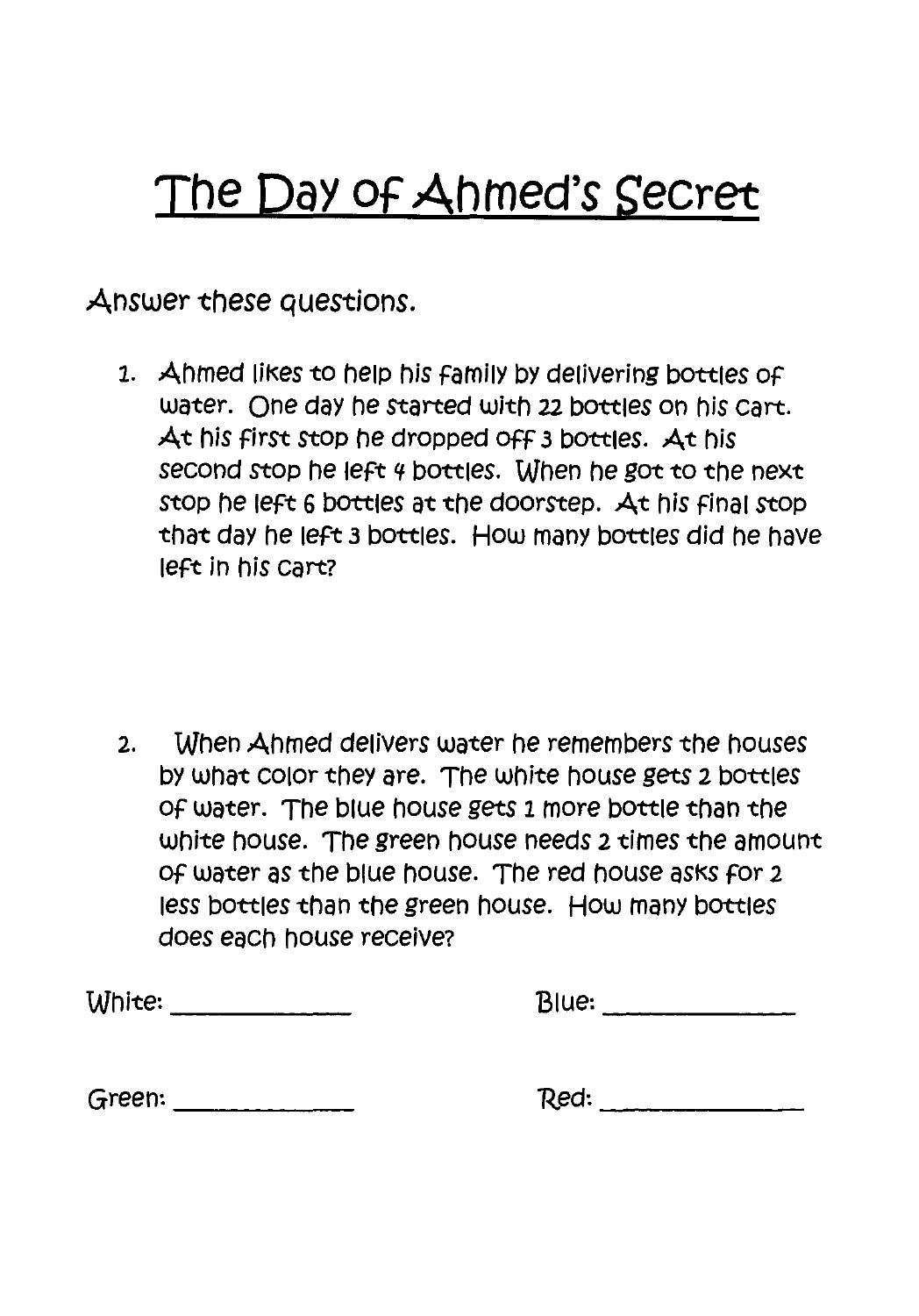## **The DaY of Ahmed's Secret**

Ahmed was very proud to show his family that he could write his name. Write about a *time* when you were very proud to show (or tell) your parents something. What did you do? When was your surprise? What did your parents saY?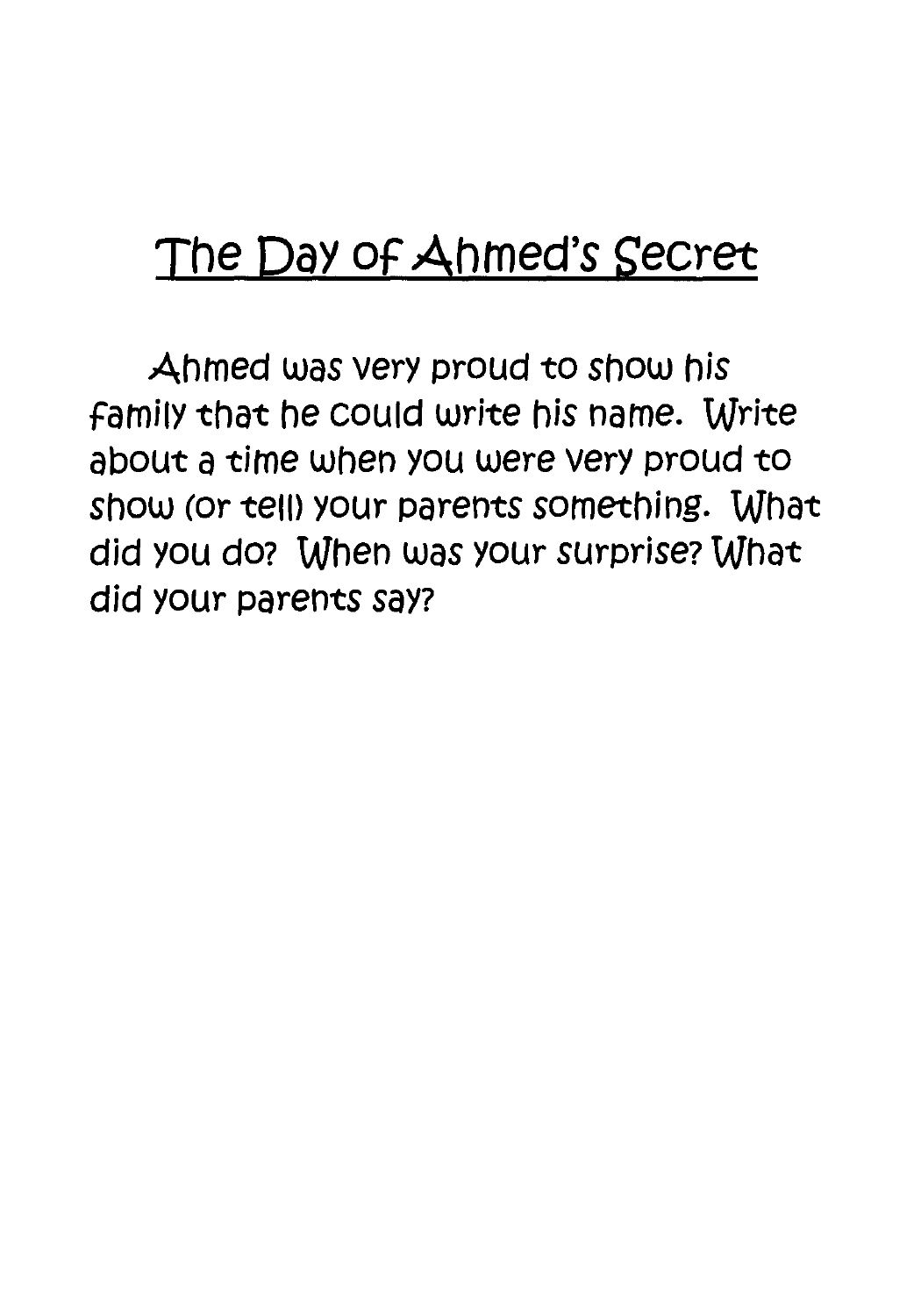## **The Halloween CoStume Hunt**

Now it is your turn to make a homemade COStume. you maY use the paper grocery sack in the bag, and anything else you can find in your house. The onlY rUle is you cannot purchase anything! When everyone has made a COStume we will have our own classroom coStume party.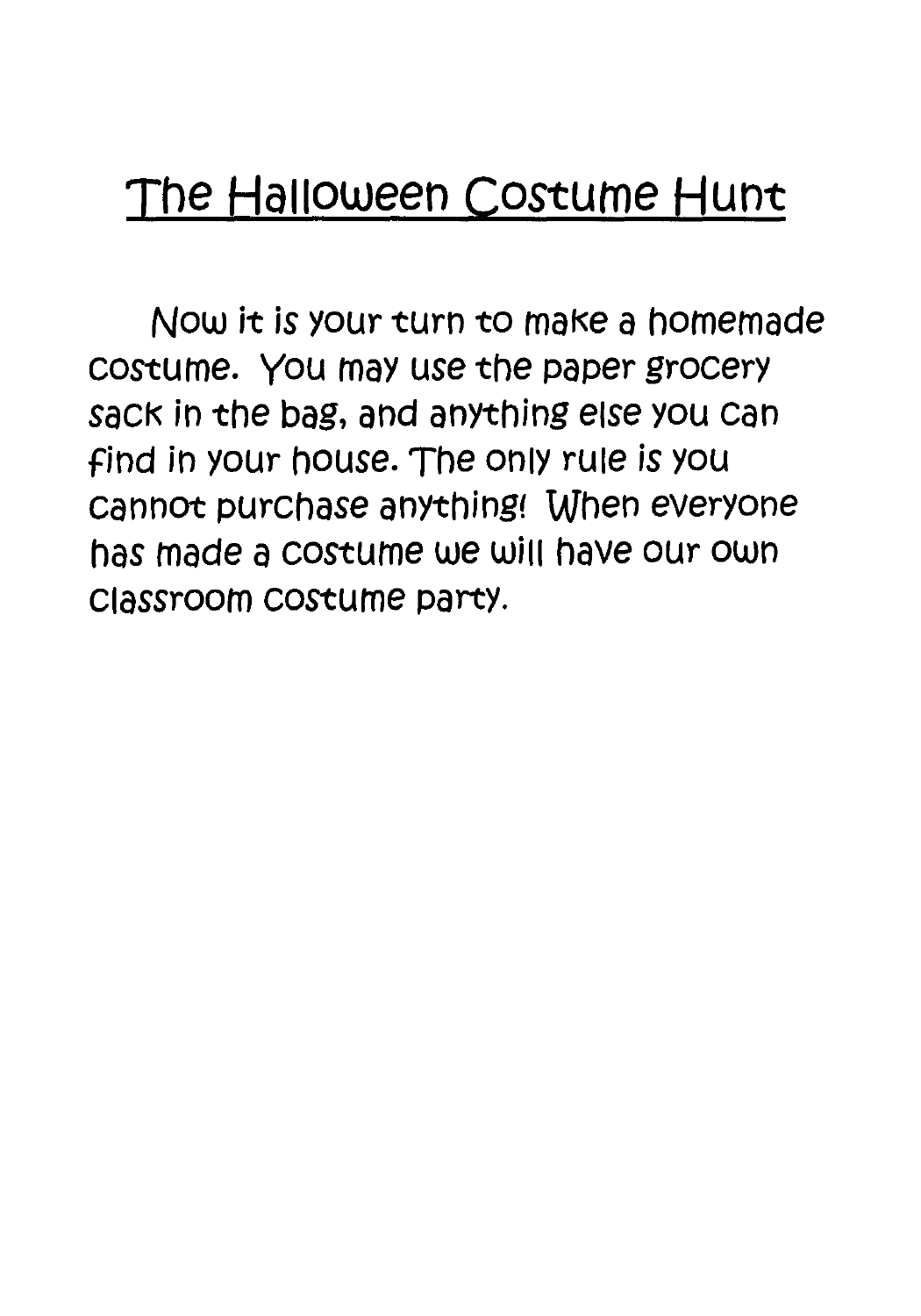#### **The Halloween CoStume Hunt**

In the Story all of Little Bill's excitement began when he received an invitation to a coStume party. It is your tUrn to maKe your own invitation. *Use* the materials in the bag to create an invitation to a COStume partY. you should include when and where the party is happening.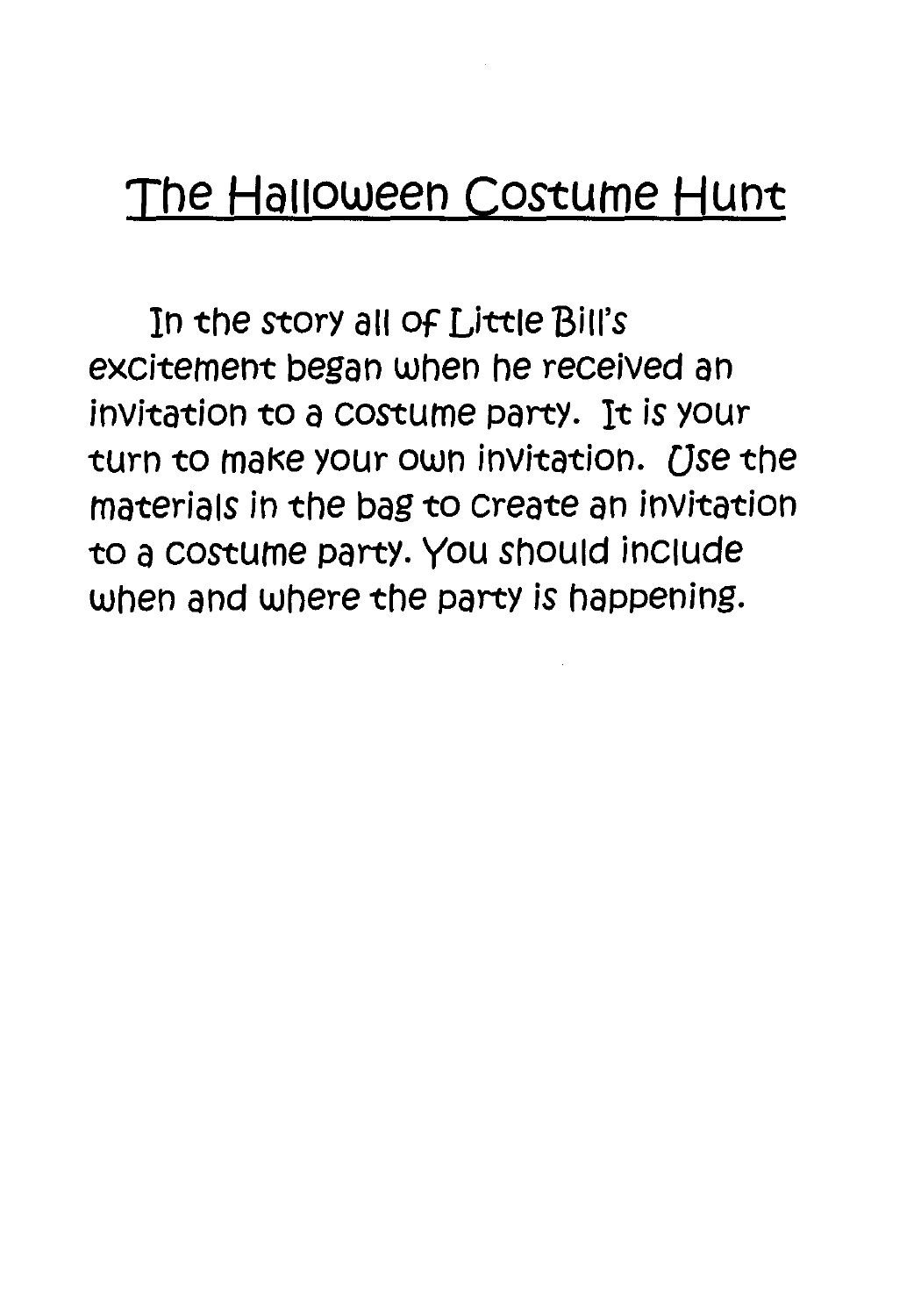## **The Halloween Costume Hunt**

Little Bill *goes* on a Kind Of scavenger hunt through his house. I want you to go on a scavenger hunt through your own house. See how many of these *items* yoU can find, and pUt them in the PlaStic bag.

Blue pen Paperclip Spoon Bar Of soap StiCK of gum 1995 penny SpOOl of red thread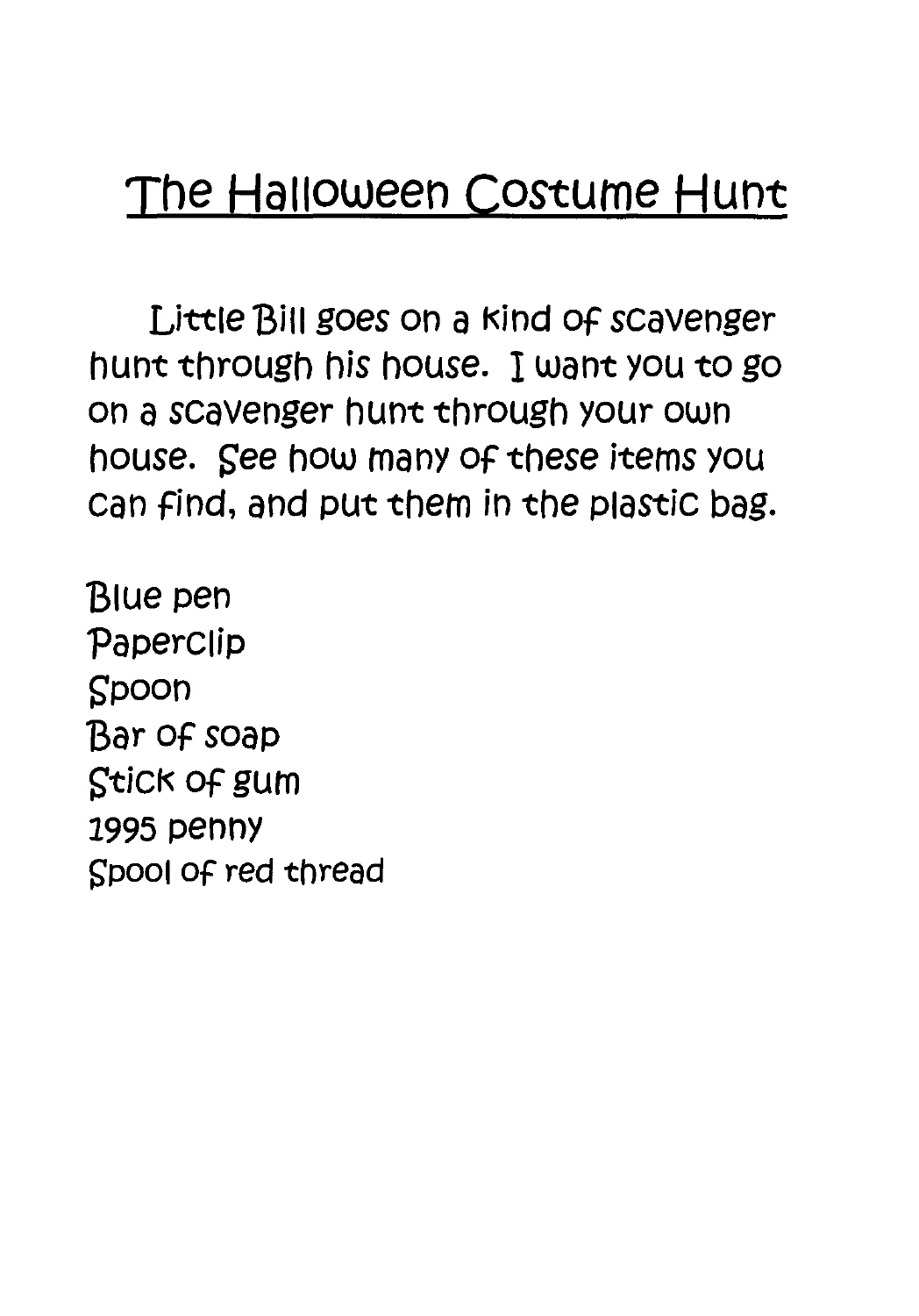# **Whoever you Are**

At the end of the story the author tells yoU about *some* things that are the same whoever you are. Choose one of these things and use the paper enclosed to draw a picture of it.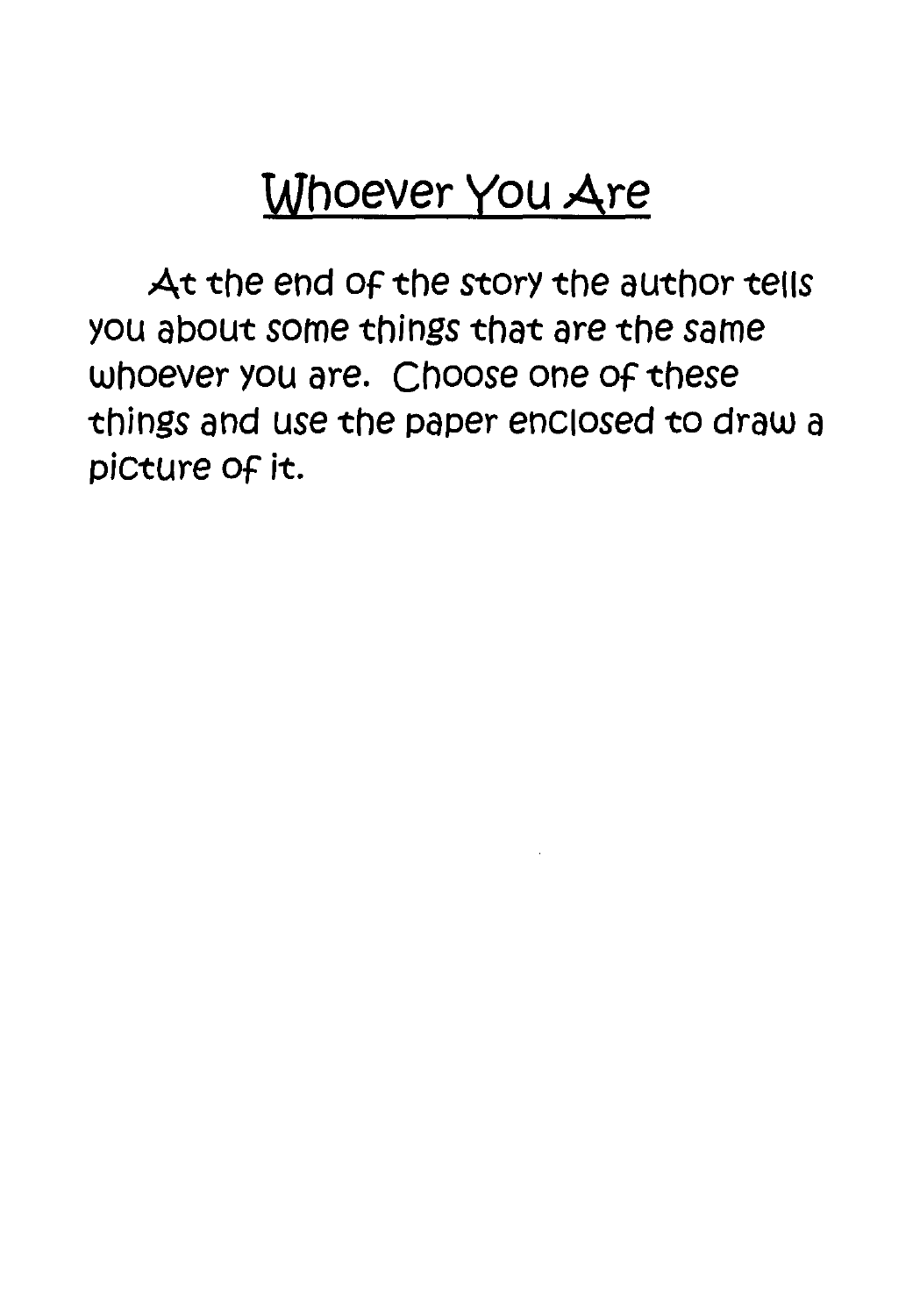# Whoever you Are

This *is* the *poem* written at the end of the booK. 'PraCtice it *so* you feel comfortable enough to go read (or recite) it to another class in our school.

JoyS are the *same,*  And love *is* the *same.*  'Pain *is* the *same,*  And blood *is* the *came.*  Smiles are the *same,*  And hearts are JUSt the *same-*Wherever they are, Wherever you are, Wherever we are, All over the world.